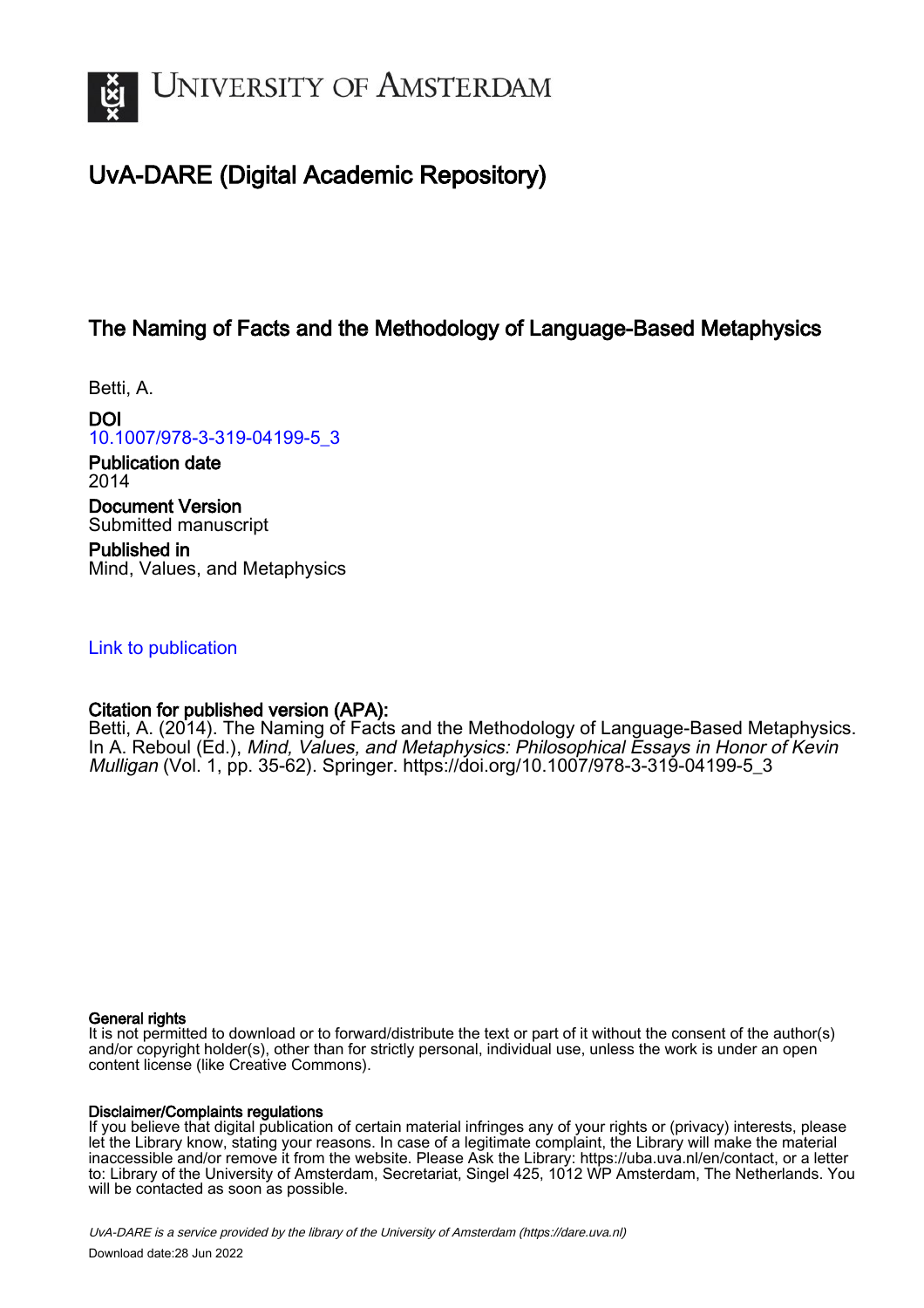## **The Naming of Facts**

#### **and the methodology of language-based metaphysics**

Arianna Betti

To Kevin Mulligan, on the occasion of his 60<sup>th</sup> birthday

*Why, on what lines will you look, Socrates, for a thing of whose nature you know nothing at all?* Plato, *Meno* 80de

*The naming of cats is a difficult matter It isn't just one of your holiday games* T.S. Eliot, *Old Possum's Book of Practical Cats,* 1939

Dear Kevin,

 $\overline{a}$ 

As you and I and many others well know, some metaphysicians consider analysing how we talk about entities important for arguing for or against including such entities in our catalogue of the world. Particularly, it is often argued that some specific kinds of expressions *name* or *singularly refer* to certain categories of entities. For instance, some defenders of facts insist that we have a way to name facts in this sense, e.g. they say that expressions like 'the fact that *p*' function as definite descriptions for the entities they allegedly refer to, namely specific facts.

You agree that 'the fact that  $p'$  is an especially interesting expression for any philosopher of facts. As you write:

Any philosophy of facts owes us an account of the form of such expressions as "the fact that Sam is sad" (Lowe 1998) (Mulligan & Correia 2008, section 1).

Many thanks to Tony Booth, Michael De, Lieven Decock, Wim de Jong, Iris Loeb, Sebastian Lutz, Rosja Mastop, Niels van Miltenburg, Jesse Mulder, F. A. Muller, Stefan Roski, and Antje Rumberg for discussion on previous versions of this paper. Online publication in A. Reboul (ed.), *Philosophical papers dedicated to Kevin Mulligan*, Genève. <http://www.philosophie.ch/kevin/festschrift/> (September 2011)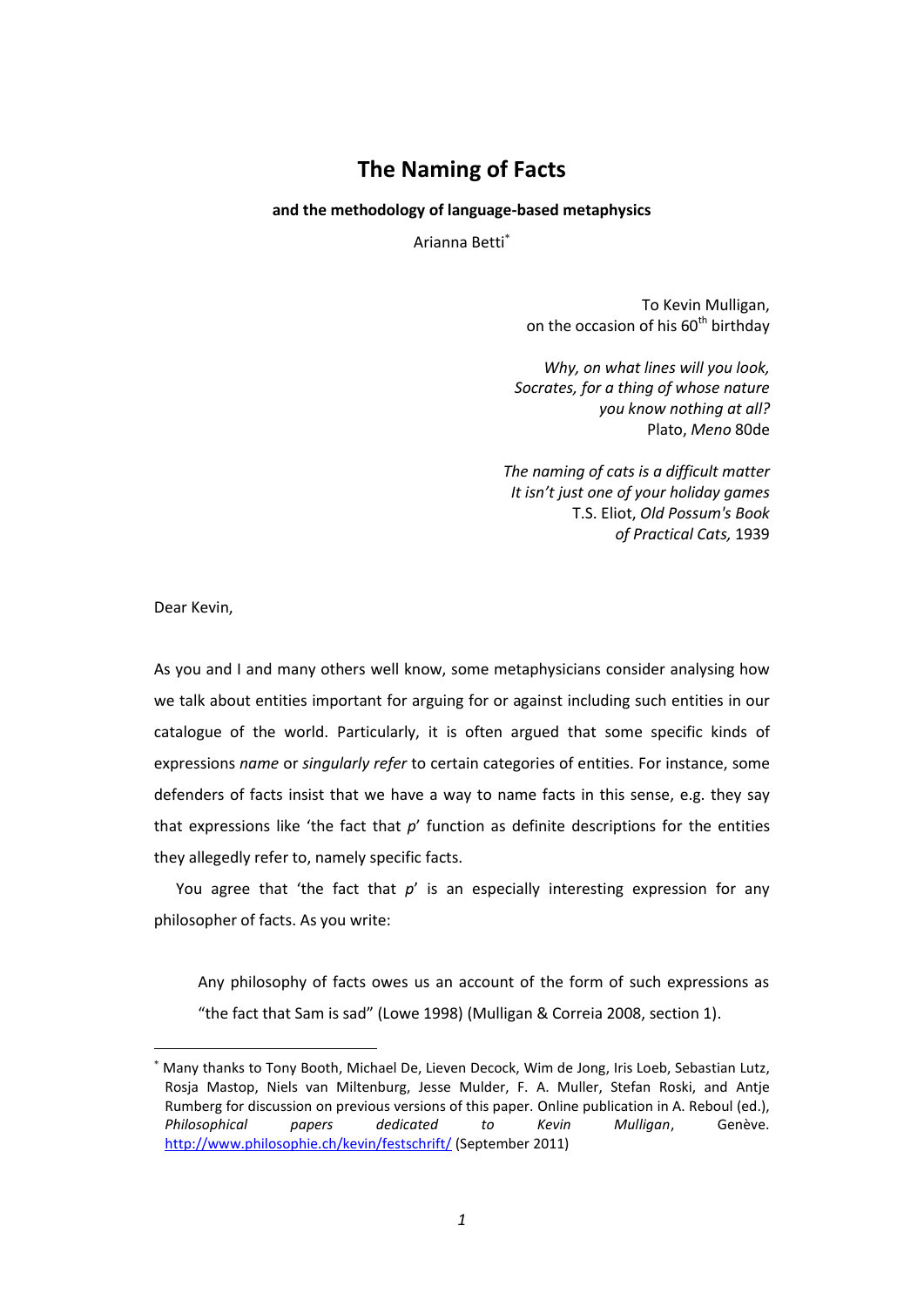There are two things that puzzle me about this statement. First, once you seemed to accept tropes and deny both universals and facts. Now you seem to do the opposite (though your acceptance of either facts or universals is not to be read off from that statement). I do not know exactly why you accept facts. I ask because I am critical of facts, although in what follows I will not give any sustained arguments against them (what I have to say against facts is contained in Betti 2011a).

Second, I do not see why it should be necessary for *any* philosophy of facts to provide an account of the form of the expression 'the fact that *p*', nor do I see even that it would be *important* for such a philosophy to do so. Those who accept facts and take up an attitude that usually goes under the label of *revisionary* metaphysics, I think, would not find having such an account important. Revisionary metaphysics, as is well known, contrasts with *descriptive* metaphysics:

Descriptive metaphysics is content to describe the actual structure of our thought about the world, revisionary metaphysics is concerned to produce a better structure (Strawson 1959: 9).

So I see why a descriptive metaphysician accepting facts should care about the naming of facts; but I do not see why a revisionary metaphysician should: I do not see whether a revisionary metaphysician accepting facts should care even as to whether it is at all *possible* to name them. So I am not sure why you think it is so important for the revisionary metaphysician to have an account of the expression 'the fact that *p'*. Unless, of course, yours is not a neutral statement, but a statement made from the perspective of a descriptive metaphysician. But are you one of them? I am also not sure why you attach so much importance to Herbert Hochberg's account of the expression 'the fact that *p*' as a definite description. Again, I do not quite understand why his account would be of use to revisionary metaphysicians.

In what follows I will explain my reasons for bringing up the point I just mentioned. I shall also, moving from the debate on the naming of facts, offer a critical examination of the methodology of metaphysics that relies on language-based arguments. My criticism is that this kind of metaphysics often places the wrong kind of methodological emphasis

*2*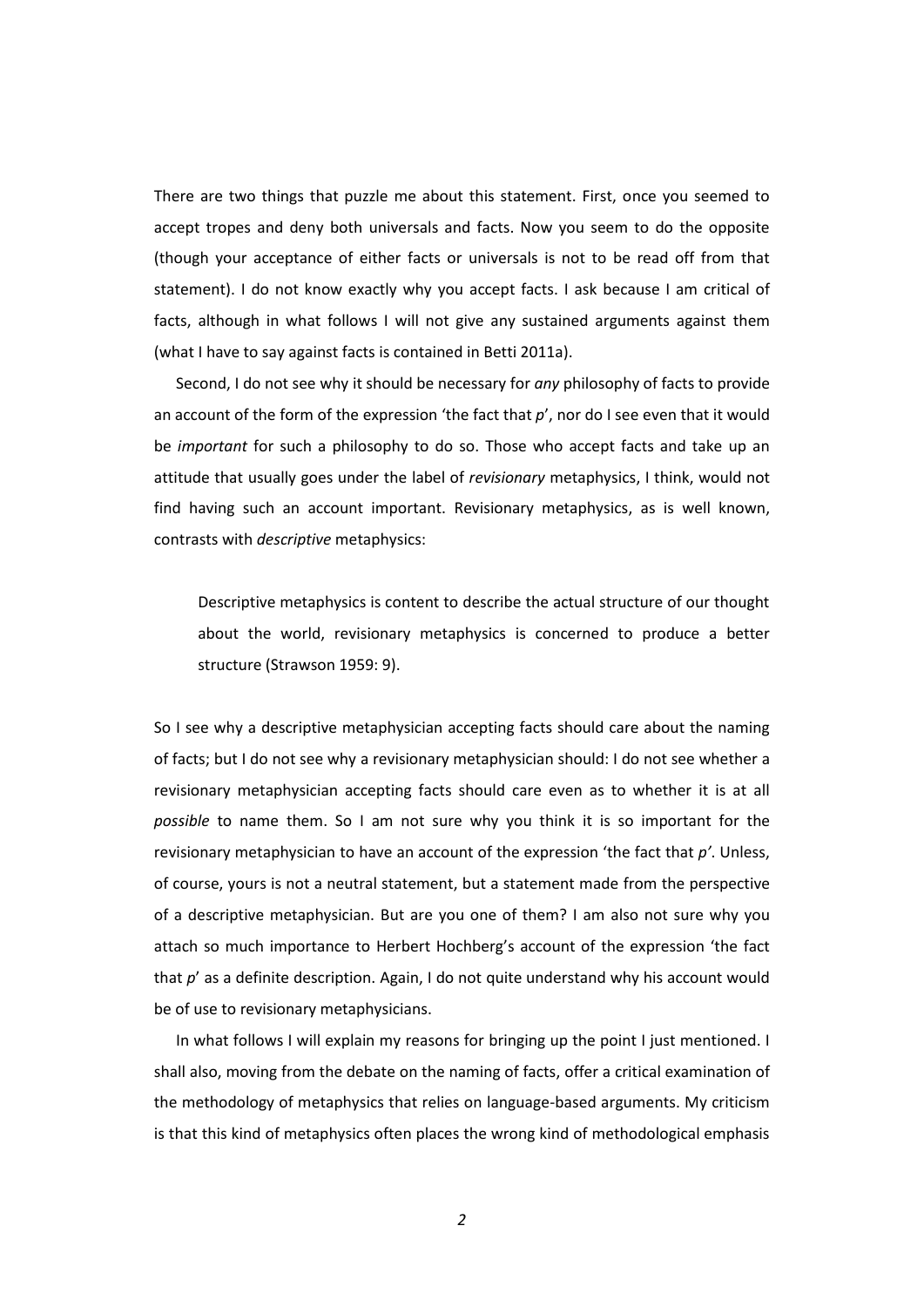on language data, and thus gives a distorted image of both the workings and goals of this methodology. And then I will ask you: do you agree?

Here's what I will do. In section 1, I introduce two kinds of facts, compositional and propositional: the first are tendentially defended by revisionary metaphysicians, the second by descriptive ones. In section 2, I briefly introduce an argument which I reconstruct as underlying the descriptive reasoning which defends facts drawing from the way we talk about them: I call it the Argument from Nominal Reference. This is an argument I distill from representative descriptive positions such as Kit Fine's, and in which the naming of facts by means of 'the fact that p' taken to be a singular term is an important presupposition. I then proceed to discuss Hochberg's analysis of 'the fact that p' as a definite description. My main criticism regards the circumstance that this analysis destroys the *prima facie* syntax of 'the fact that p' in natural language, that from the very start it builds in theoretical presuppositions as to what facts are, and that thus the descriptive metaphysician should consider it a useless tool. I say that for revisionary metaphysicians, by contrast, such an analysis is not particularly relevant, since no revisionary metaphysician should put much value in how we talk about facts: the only interesting question here is whether we should accept facts as the best candidates to play certain metaphysical roles. And the playing of such roles, in a revisionary framework, must be argued for by means other than linguistic analysis. In section 3, I go on to critique the methodology of ordinary language philosophy, maintaining that, far from being based on empirical findings of language use, the choice of linguistic examples made by natural language philosophers to support philosophical points about the nature of facts is question-begging; actually, it can be shown that 'facts' in natural language does not mean *philosophers*' facts. In section 4, I argue that the only possible position with respect to the notion of reference to facts is the position according to which facts are taken *by stipulation* to be the *semantic value* of certain expressions. It is possible to defend this position, however, only if we manage to show on the basis of arguments other than linguistic ones that we have good reasons to acknowledge facts. (I doubt that we can manage to show that, but never mind this here.) In doing all this I will touch upon the notion of ontological commitment, natural language paraphrases in metaphysics and the role of the translation into first-order classical predicate calculus,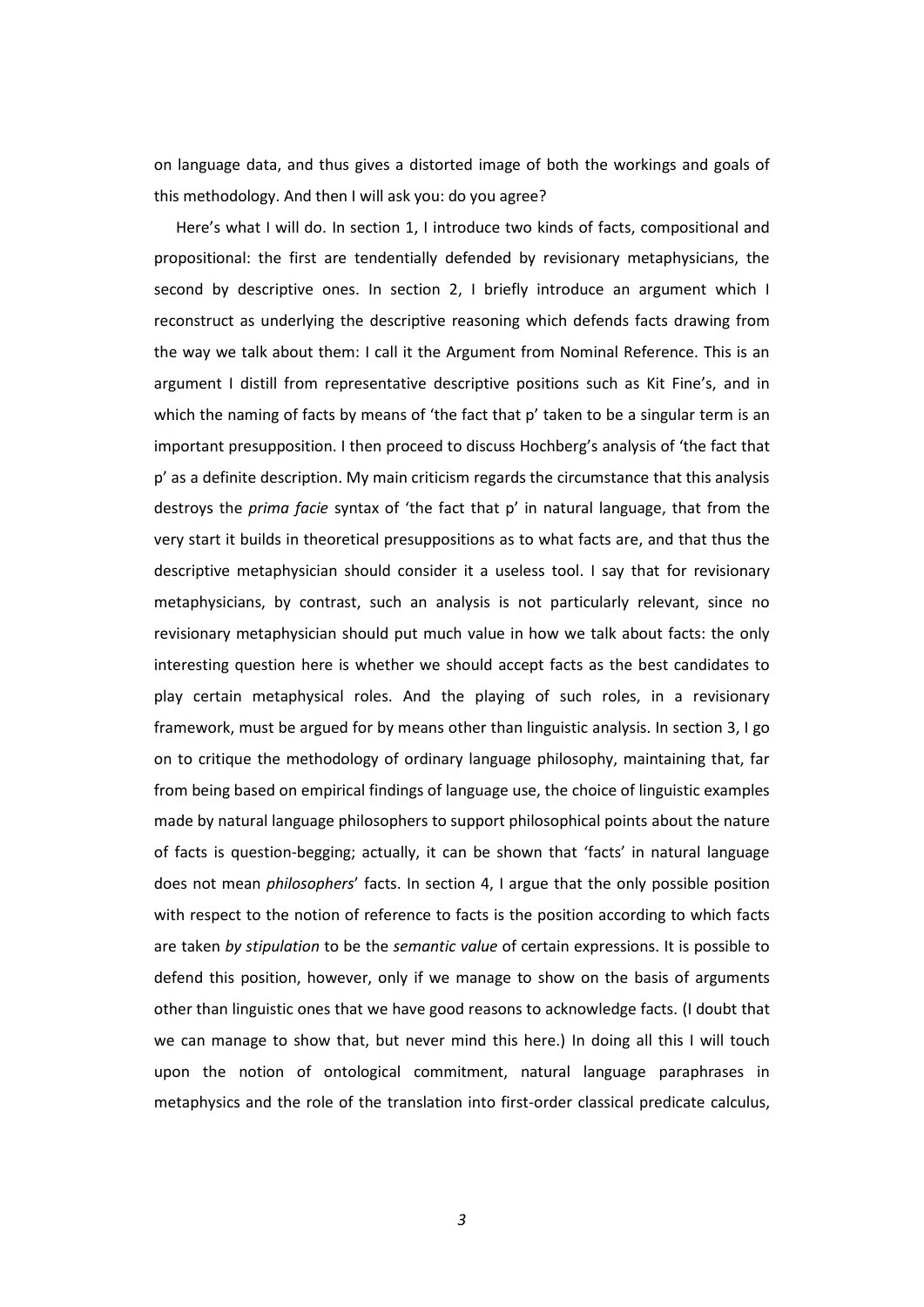and the reliability of evidence given by the kind, quality, and scope of language-data as used in the descriptive metaphysicians' practice.

### **1. How many (conceptions of) facts?**

There are two conceptions of facts: compositional and propositional.<sup>1</sup>

| <b>Compositional facts</b>                                                                                                                                             | Propositional facts                                                                                                                         |  |  |  |  |  |
|------------------------------------------------------------------------------------------------------------------------------------------------------------------------|---------------------------------------------------------------------------------------------------------------------------------------------|--|--|--|--|--|
| (key figure: David Armstrong)                                                                                                                                          | (key figure: G. E. Moore)                                                                                                                   |  |  |  |  |  |
| are                                                                                                                                                                    |                                                                                                                                             |  |  |  |  |  |
| 1 complex objects with a fixed number of<br>constituents (in the simplest case<br>minimally two and maximally three)<br>which they comprehend in their<br>reticulation | not composed of the objects they are<br>'about'                                                                                             |  |  |  |  |  |
| 2 categorically heterogeneous                                                                                                                                          |                                                                                                                                             |  |  |  |  |  |
| 3 non-mereologically composed                                                                                                                                          | unstructured                                                                                                                                |  |  |  |  |  |
| 4 ontologically heterogeneous                                                                                                                                          |                                                                                                                                             |  |  |  |  |  |
| 5 structured in a formal way                                                                                                                                           |                                                                                                                                             |  |  |  |  |  |
|                                                                                                                                                                        | not part of the furniture of the world (and                                                                                                 |  |  |  |  |  |
| 6 part of the furniture of the world                                                                                                                                   | they are essentially ideal entities, i.e. non-                                                                                              |  |  |  |  |  |
|                                                                                                                                                                        | causal).                                                                                                                                    |  |  |  |  |  |
| 7 semantically idle                                                                                                                                                    | not statements, or propositions, though<br>they are as fine-grained as propositions,<br>and, like propositions, they are about<br>something |  |  |  |  |  |
| Identity criterion: two facts are identical iff                                                                                                                        |                                                                                                                                             |  |  |  |  |  |
| (Empirical)<br>they are necessarily equivalent, if they<br>necessarily co-exist<br>(Compositional)<br>They have the same constituents in the<br>same arrangement       | (Quasi-structural)<br>the propositions to which they correspond<br>are identical.                                                           |  |  |  |  |  |

One interesting question that emerges from this classification is whether propositional facts (Fine 1982's terminology) are the same as the 'non-compositional facts' of philosophers like Plantinga, Pollock, and Barwise. Contemporary reference works

<sup>&</sup>lt;u>denatives</u><br>In characterize facts and their identity criteria in detail in chapters 1 and 2 (compositional) and chapters 3 and 4 (propositional) of Betti 2011a.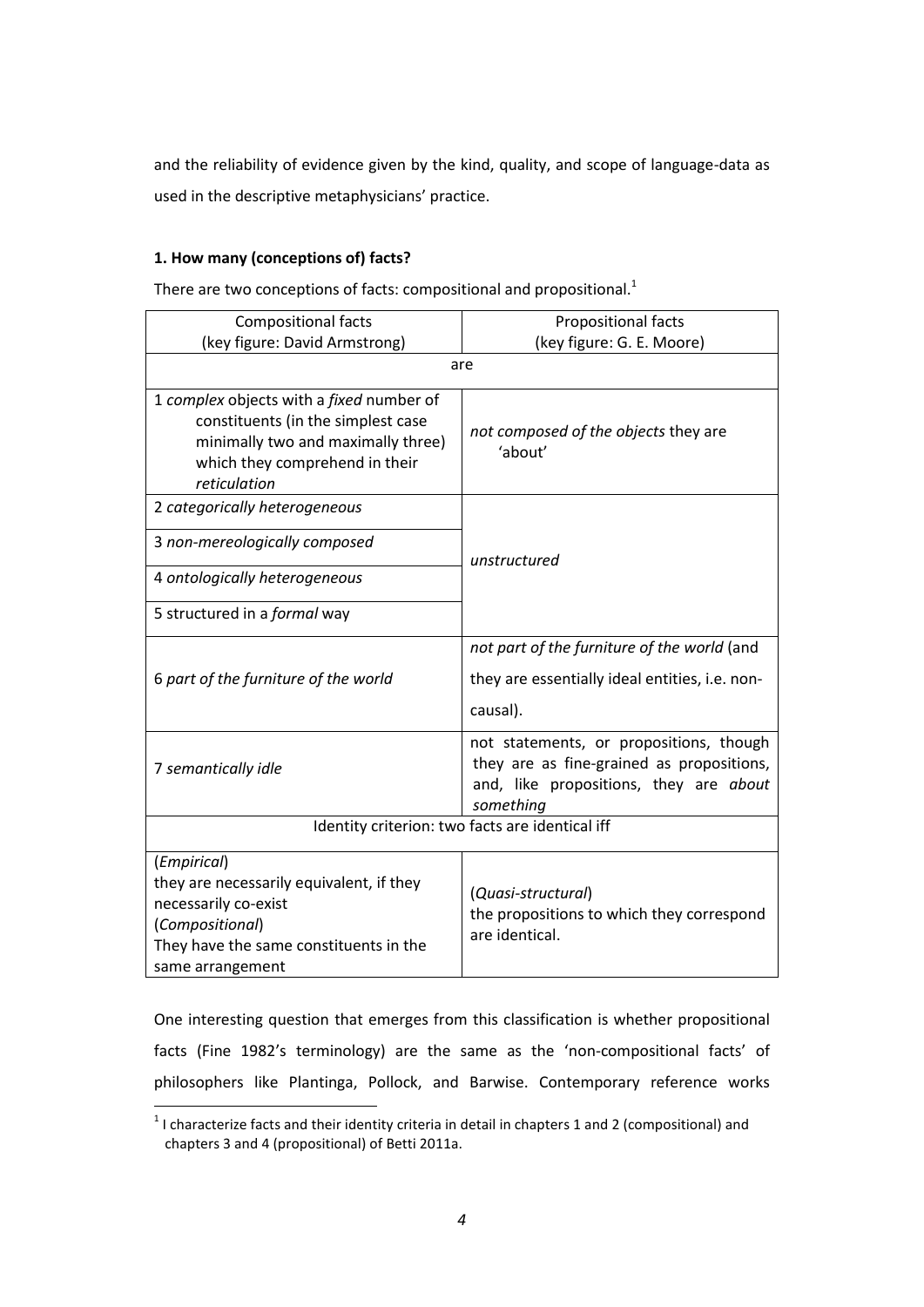(including yours and Fabrice's, Mulligan & Correia 2008) ignore propositional facts, leaving it unclear whether we should consider non-compositional facts a variant of the compositional ones after all, or whether instead they are an unfortunate mix of compositional and propositional facts. I am inclined toward the unfortunate mix reading, and prefer to stick with my taxonomy. The problem with classifying these 'noncompositional' positions on facts is without a doubt due largely to the problems of those positions themselves: they offer unconvincing treatments of (a) the criteria of identity for facts and of (b) the relation between a fact and the objects it is about (see Lewis 1986's criticism on pp. 174-191 of what he calls 'magical ersatzism' of Plantinga and others) and (c) the plausibility of the view that such facts can play the role of truthmakers. As to (b), non-compositional facts seem to be half-worldly entities rather than ideal ones, since, to speak with Meinong, they are *superiora* that *do* involve particulars as *inferiora*. The characterisation of a fact as 'involving' the particulars the fact is said to be 'about' in this sense is often attributed to propositional facts, too (but this is no help: it just complicates things, rather than clarifying them). As to (a) if we follow Wetzel 2003, we should say that the empirical identity criterion applies to noncompositional facts in the following way: a fact *f* is identical with another fact *f*' iff it is not possible that *f* should obtain without *f*' obtaining and it is not possible that *f*' should obtain without *f* obtaining (Fine 1982: 58; Pollock 1984: 52-56; Olson 1987). This criterion yields a very coarse-grained conception (Wetzel sect. 5) which is plausibly applicable only to real, *compositional* facts, not to *ideal*, propositional facts. As to (c): non-compositional facts are different from propositional facts and nearer to compositional ones in that non-compositional facts, like compositional ones, are taken to play the role of truthmakers, while propositional facts are not taken to play that role (the position of Searle, who seemingly both has propositional facts *and* has them play the role of truthmakers, seems an exception in the propositional camp).

It is not only hard to see on which grounds non-compositional facts, which are ideal (and thus necessarily existing) and unstructured, can be said to obey the empirical criterion and play the role of truthmakers, it is also nearly impossible to give a general characterization for these facts. For example, *pace* Wetzel, the empirical criterion cannot be Barwise's, since Barwise accepts fine-grained facts (even though these ideal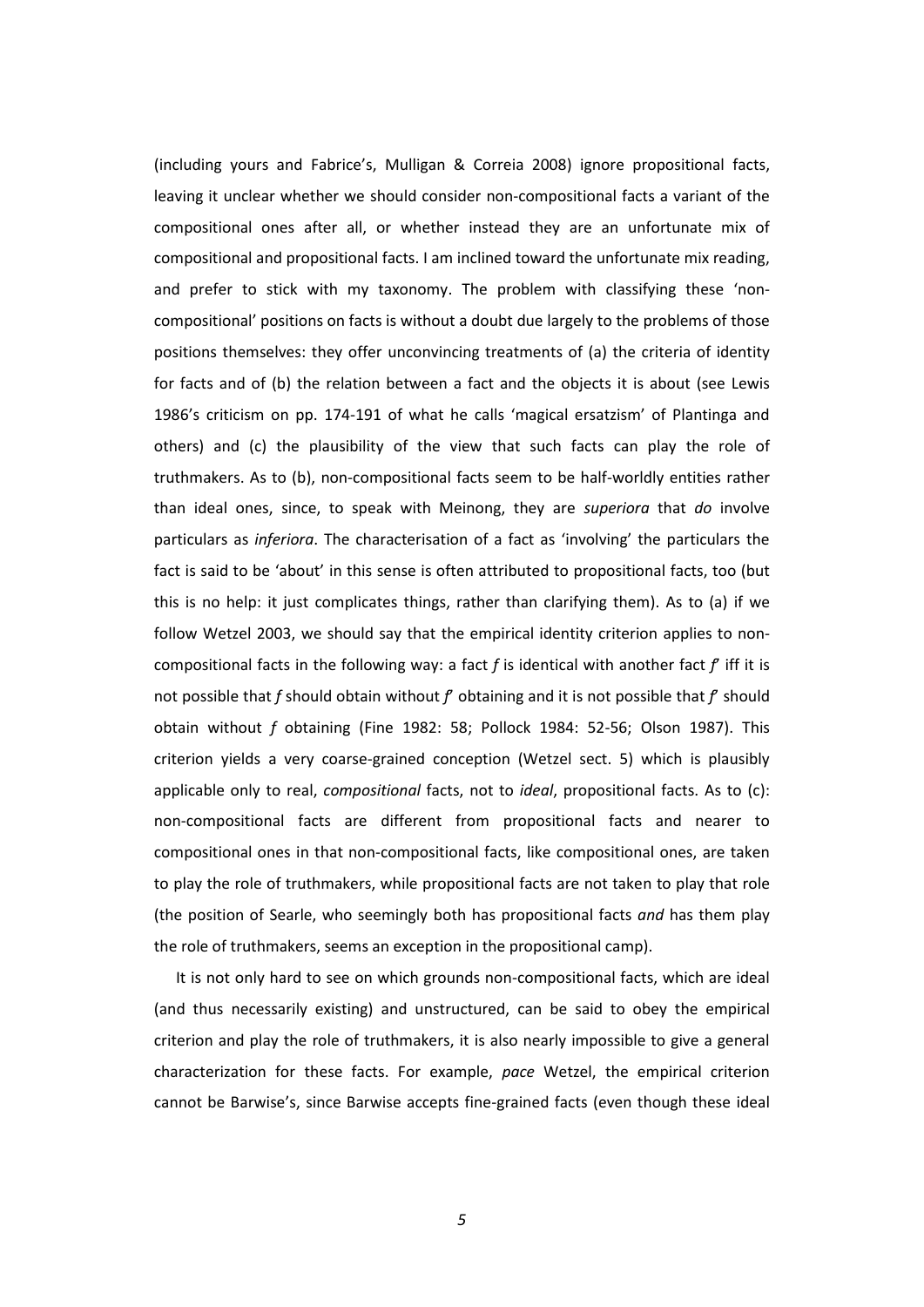entities have constituents in them). $^2$  The fact that reference works like Wetzel 2003 and Mulligan & Correia 2008 do not offer a clear and comprehensive classification of noncompositional positions into a general taxonomy is arguably due to an excessive (and unjustified) focus on the conceptions of facts of philosophers like Plantinga, Pollock, and Barwise as *representative* alternatives to compositional facts. For one should not forget that Plantinga, Pollock, and Barwise's facts are apparently motivated by the specific needs of possible world semantics, and these needs are very different from the concerns of philosophers like Strawson and others (who adhere to propositional facts). In what follows I will ignore non-compositional facts, and stick to my classification.

#### **2. No reference to facts**

 $\overline{a}$ 

According to Ingarden, the fact which is the correlate of a sentence *p* of the form '*A* is *b*' can be named both by 'the being  $b$  of  $A'$  and by 'that  $p'$ .<sup>3</sup> Notice however that while the former kind of expression is favoured by defenders of compositional facts, like Armstrong (call them *fact-compositionalists*), that-clauses are favoured by defenders of propositional facts, like Moore or Strawson at some point (call them *fact*propositionalists).<sup>4</sup> It is not by chance that fact-compositionalists tend to prefer a more artificial-sounding expression to name a fact, and that fact-propositionalists prefer by contrast a more natural-sounding one. For these two groups of philosophers tend to differ vastly in their methodological views of metaphysics and of the link between language and reality. Roughly, fact-compositionalists are tendentially revisionary metaphysicians, while fact-compositionalists are descriptive metaphysicians. They reply in a very different way to the question: why should we accept facts? Factpropositionalists tend to give reasons from language: natural language shows reference

<sup>2</sup> Barwise's facts are different *both* from events (which he calls 'concrete situations') and from propositions – note that Barwise accepts all three kinds of entities, facts, propositions and events, even if it is unclear to me why he needs all three (Barwise 1989: 233, 260).

<sup>3</sup> Cf. Ingarden 1948: Ch. XII, §50 (2<sup>nd</sup> ed.: 110), and the note to Ingarden 1960: 199. Cf. also Biłat 2001: 255. Ingarden refers, more generally, to states of affairs, but I will only focus on facts here.

<sup>4</sup> To be precise, those who think that that-clauses are good names for facts do not argue that *all* that-clauses refer to facts, but only that *some* that-clauses do - more or less explicitly following Vendler's view that non-factive that-clauses refer to propositions while factive that-clauses refer to facts (I will not pay attention to this issue here; for more see chapters 4 and 5 of Betti 2011a; see also section 4 below.)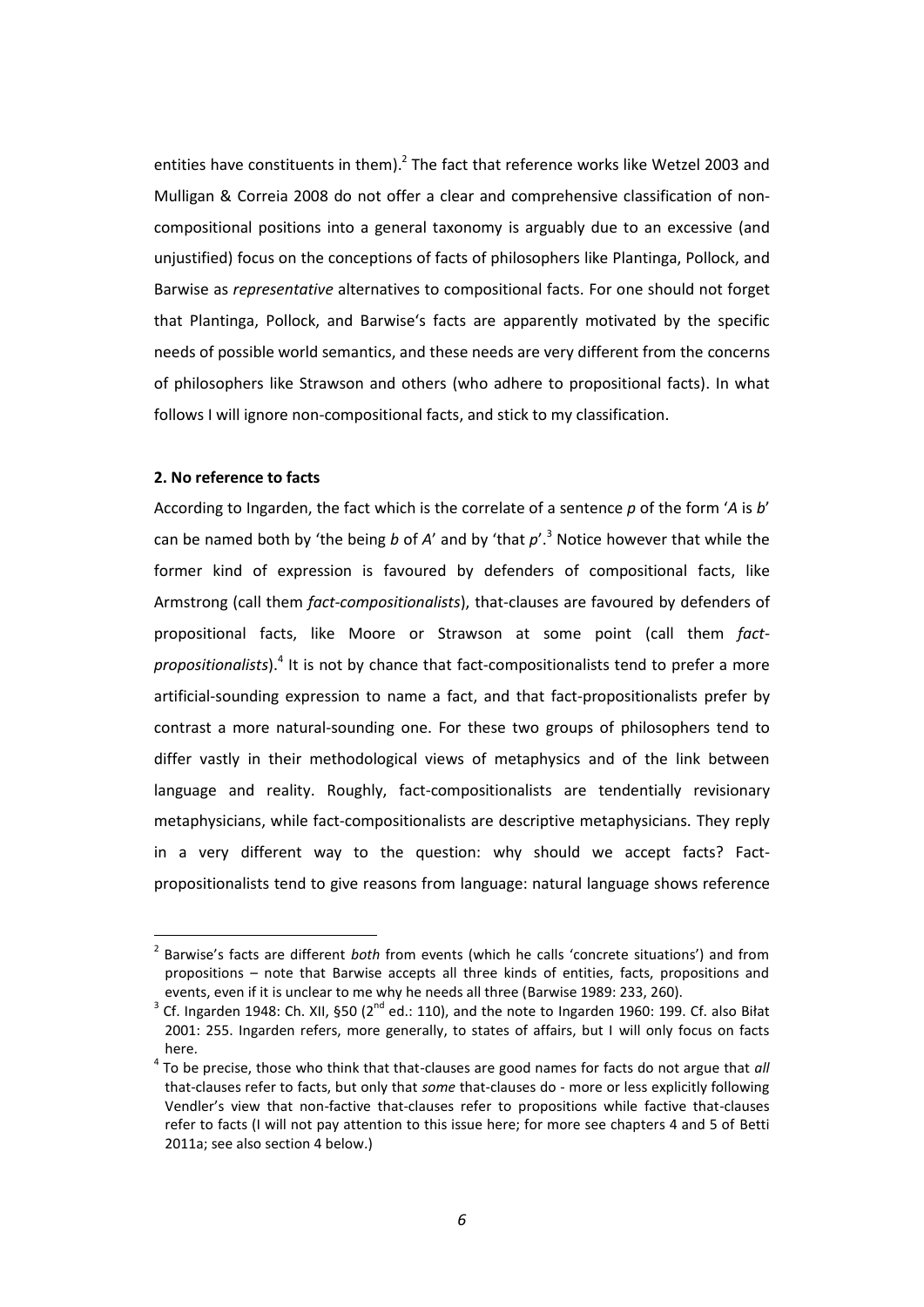to facts. Fact-compositionalists tend to give metaphysical reasons: we need facts because they are the best candidates to play certain metaphysical roles. The first group, but not the second, takes reference to facts in natural language to be a sort of incontrovertible *datum* and a crucial one at that. From this they conclude that there are (propositional) facts. It is the descriptive methodological attitude of the first group that I criticize in this paper.

In arguing for the implausibility of the claim that there is no reference whatsoever to facts, Fine observes

Surely when we say that not all of the relevant facts have been considered or that the recently discovered fact will prove critical, there is reference of some sort to facts, a reference that will show up either in the use of nominal or sentential variables (Fine 1982: 45)

In Betti 2011a (chapter 4) I argue that in this passage 'surely' has as much argumentative force as 'obviously' in 'obviously, when I say that you did it for her sake, there is reference to some sort of sake<sup> $75$ </sup> – that is, zero. There is neither definite reference to facts nor indefinite reference to facts either. I propose the following argument (inspired by Quine, though not Quinean), as a reconstruction of the reasoning of Fine and others (Betti 2011a, Introduction to Part Two):

#### **Argument from Nominal Reference for Facts**

(0) Facts exist iff statements of natural language are true which are ontologically committed to facts.

> A statement *s* of natural language is true which is ontologically committed to facts iff

- (1)  $s$  implies a true first-order statement of the form  $\exists xFx$  (indefinite reference), where 'F' is 'is a fact'
	- (a) A sufficient condition for (1) is that *s* contains singular terms for facts in natural language (definite reference).

<sup>&</sup>lt;sup>5</sup> Cf. Quine 1960: 236.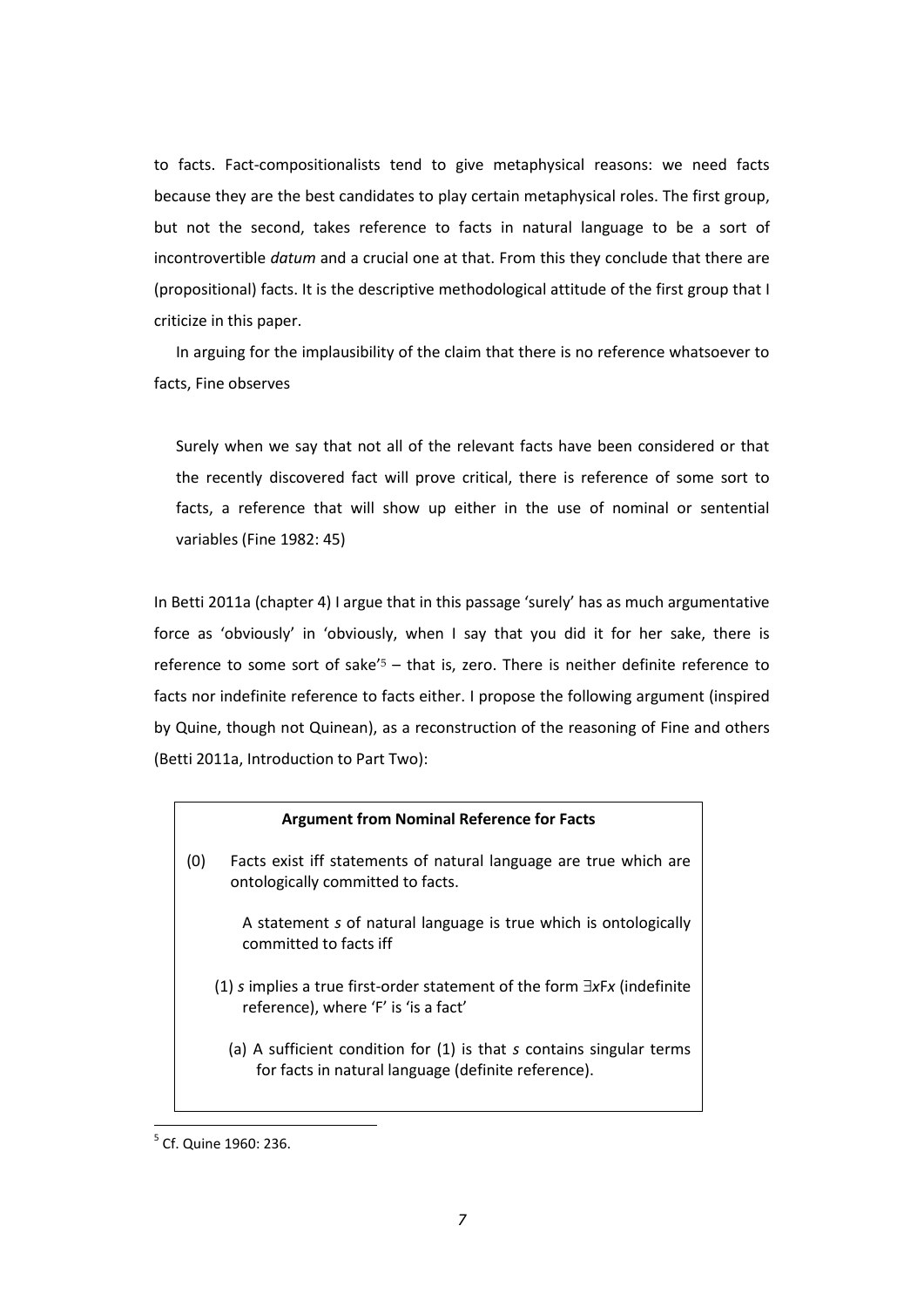Sufficient conditions for (a) are

(i) some (kinds of) that-clauses are singular terms referring to facts;

(ii) 'the fact that *p*' is a singular term referring to the fact that *p*;

(b) A necessary condition for (1) is that 'is a fact' functions genuinely as a predicate in predications of the form '*x* is a fact'.

(2) We have identity criteria for facts.

(3) The quantification over facts in natural language is ineliminable.

(Conclusion) Under 0, facts exist because of 1 (a, i), 2, 3 or because of 1 (a, ii) 2, 3 or because of 1 (b), 2, 3.

In Betti 2011a (chapter 4) I argue that (1) is false because (a) does not hold. I also argue that (b) cannot hold, because 'is a fact' is not a genuine predicate. For what I want to say here, my argument against (1, ii), namely the refutation of the thesis that 'the fact that p' is a singular term referring to the fact that *p*, is most central. My reasoning there goes like this. Take the most inclusive list of kinds of singular terms we can come up with: proper names ('Hargle'), indexicals ('he'), simple or complex demonstratives ('this', 'that hedgehog'), definite descriptions ('Argle's cutest pet'), and descriptive appositions ('the hedgehog Hargle'). If 'the fact that p' were a singular term, what kind of singular term would it be? It could only be a *definite description* or a *descriptive apposition*. It is neither, I argue; but if it is neither, then we're out of options. Saying that 'the fact that *p*' is a singular term *sui generis* begs the question against the opponent: thus, 'the fact that *p*' is not a singular term (although, in agreement with what linguists say, it is a *noun phrase*).

You defend the view that it is possible to give an account of the form of the expression 'the fact that p', and you refer to Herbert Hochberg's analysis for such an account, which I have not discussed in my book and shall instead discuss here. From a conversation we had in Krakow in October 2010 I know you think that that account is important and promising. So the question I am going to ask is this: what is Hochberg's account promising *exactly*? What kind of account would we exactly need? What criteria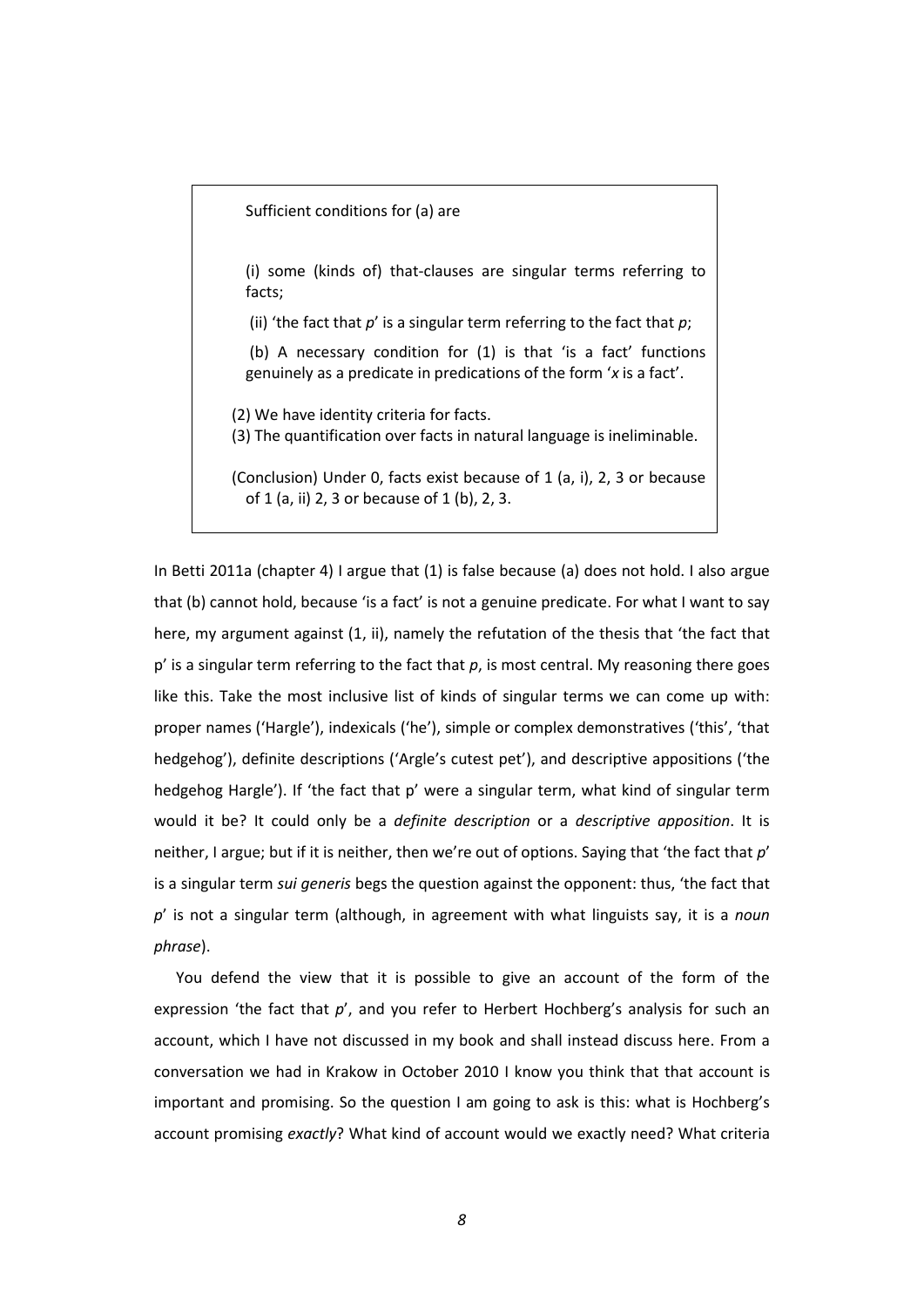or constraints put on such an account would allow us to judge whether it is good or bad? And what justifies such criteria? If these questions are not answered in any new way, we are left with the classical intuition underlying the *Argument from Nominal Reference to Facts* – roughly, the following. We need an account of the form of the expression 'the fact that *p*' because we need it to name facts in the sense of a *singular term*, i.e. we have definite reference to facts (this is 'a' in the Argument), or in any case we need an analysis of linguistic expressions to reveal that we are quantifying over facts, i.e. we have indefinite reference to facts (this is 'b' in the Argument) by laying bare the form of those expressions. Hochberg's account is just another attempt to show that that expression is a definite description (we may or may not assume that definite descriptions singularly name facts; I discuss these options below).

In the next section I will discuss Hochberg's account of 'the fact that *p*' as a definite description and find it either inadequate or irrelevant to the purpose.

### *2.1 Hochberg's analysis of 'the fact that p'*

As a warm up, I start with David's attempt to account for the form of 'the fact that p.' Following a line of reasoning similar to that of other critics (Künne and Lowe), David objects that if 'the fact that p' "is a singular term, this cannot be because it is a definite description – it's not", but adds

Timothy Williams reminded me that we get a similar situation with 'the tallest spy is F', which seems to turn into 'there is exactly one x such that x is a/the tallest spy and x is F'. I think the comparison suggests the solution. In case of the tallest spy, one uses an analysis of tallestness: 'there is exactly one spy x such that x is taller than every other spy and x is F'. So we could use the PA [traditional, i.e. relational, *p*ropositional *a*nalysis of belief, AB] to help us with our case: 'there is exactly one proposition x such that for every S, S thinks that p iff S thinks x, and x is F'" (David 2002: 140 n. 18).

One problem with this solution is that far from obeying it, it *denies* the so-called traditional propositional analysis of belief since nothing in this analysis reflects the *identity* of *x* and whatever is supposed to be denoted by 'that p'. Suppose now we agree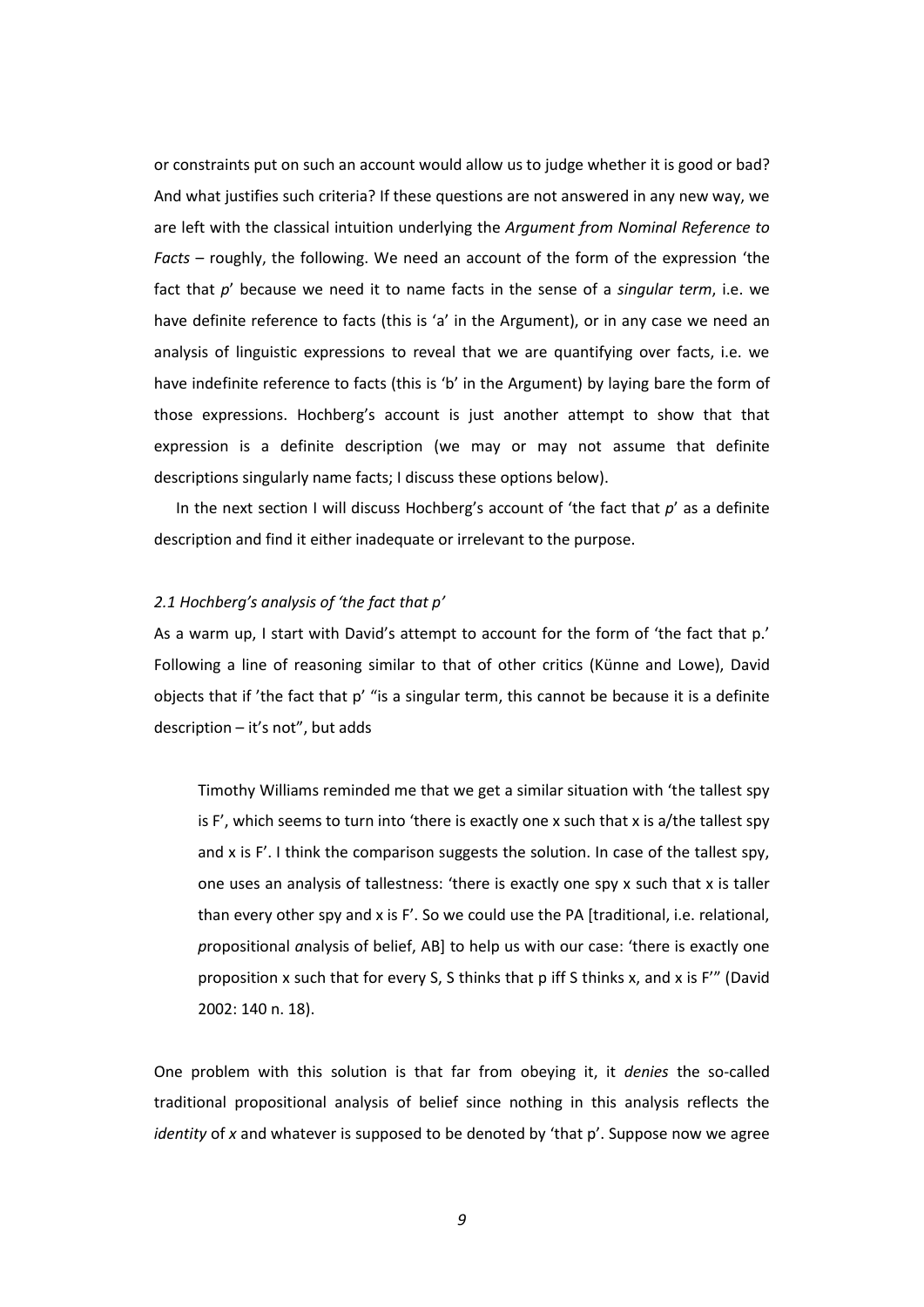on an analysis of this kind: 'there is exactly one x such that for every S, S knows that p iff S knows x, and x is F'. Here the link between the unique fact (proposition in the example) and 'that *p*' is lost in the analysis: it is not what it is supposed to be denoted by 'that  $p'$  that is F, but rather  $x^6$ 

A different, though related problem arises in connection with Hochberg's analysis of 'the fact that *Fa*' (i.e. that Bargle is choppy) as ι*f*(**T**(*a*, *f*) & **A**(*F*, *f*) & **IN**(Ф*x*, *f*)), i.e. 'there is a unique *x* such that *x* is a fact, *x* contains 'Bargle' as a term, *x* contains 'is choppy' as an attribute and *x* is of the form Ф*x*.' Here's Hochberg's real-time analysis of 'the fact that *p*' (Hochberg 2001: 124):

- 1 *A*: Hey, H, I've read that you've shown the logical form of 'The fact that *p*' taken as a definite description. Can you write that up for me?
- 2 *H*: Yes, of course, if you'll first let me analyse *p* into *Fa*. It's an extra assumption on the logical form of natural language – but harmless, I promise!
- 3 *A*: Ok. Can you write up the logical form of 'The fact that *Fa*'?
- 4 *H*: (*writes something*) ι*f*(**T**(*a*, *f*) **A**(*F*, *f*) **IN**(Ф*z*, *f*)).
- 5 *A*: Mmh. Fancy….How do you read that?

- 6 *H*: 'The unique fact *f*, such that it contains *a* as a **T**erm, F as an **A**ttribute, and is of the form Ф*z*.'
- 7 *A*: I see. But the formula is an abbreviation and the iota operator is eliminable, right? So now we take 'the fact that *Fa* is startling' with *S* for 'is startling', and write  $S \cup f(T(a, f) \wedge A(F, f) \wedge IN(\Phi z, f))$ . We can remove the iota operator like this (1)  $\exists f$  (**T**(*a*, *f*)  $\land$  **A**(*F*, *f*)  $\land$  **IN**( $\Phi$ *x*, *f*)  $\land$   $\forall g$  ((**T**(*a*, *g*)  $\land$  **A**(*F*, *g*)  $\land$  **IN**( $\Phi$ *x*, *g*))  $\leftrightarrow$  *f*=*g*)  $\land$  *Sf*. And I suppose it's okay by you if I remove the (zero-place) variable *f* in this formula and introduce explicitly a (one-place) predicate symbol standing for 'is a fact', like this (and let's take another font, say Boopee, for this new symbol, **f)**:  $(2) \exists z \forall y f(z) \wedge (T(a, z) \wedge A(F, z) \wedge IN(\Phi x, z) \wedge f(y) \wedge ((T(a, y) \wedge A(F, y) \wedge IN(\Phi x, y)) \leftrightarrow$ *z*= $y$ )  $\wedge$  S*z*.

 $<sup>6</sup>$  The analyses offered by Künne and Schnieder in terms of appositive descriptions can be seen as</sup> improving on David's analysis but I show in Betti 2011a (chapter 4) that 'the fact that p' is not an appositive description because that clauses are not noun phrases, let alone singular terms. My argument gives adjunctive reasons to those already pointed out by Chierchia, Partee and Asher, and relies on the claim that that-clauses are not referential.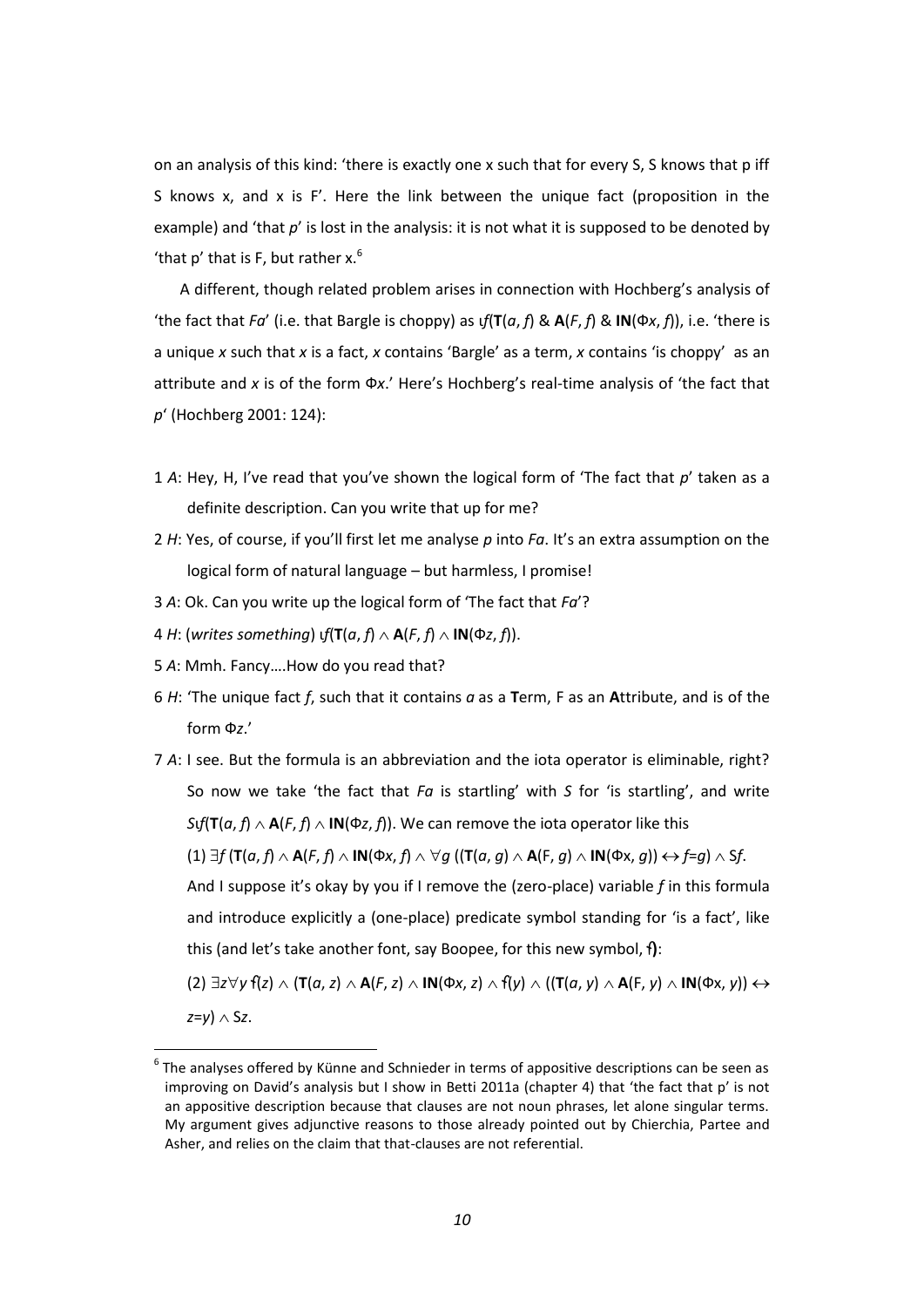which we now read

- (i) There is a fact such that it contains *a* as a term, *F* as an attribute, and instantiates Ф*x*;
- (ii) There is at most one thing that is a fact such that it contains  $a$  as a term,  $F$  as an attribute, and instantiates Ф*x*;
- (iii) Everything that is a fact such that it contains *a* as a term, *F* as an attribute, and instantiates Ф*x*, is startling.

And, as I understand you, 'term' here is a Russellian term, i.e. an individual, and *F* is a property.

8 *H*: Right.

Based on this dialogue, let's fix

*Hochberg* The fact that *Fa* is *G* =*df* There exists at most one thing that is a fact such that it contains *a* as a term, *F* as an attribute, and instantiates Ф*x*, and it is *G*.

Importantly, note that this analysis destroys the syntax of 'the fact that *Fa*' and has consequences for the semantics of this expression. In particular, the that-clause, 'that *Fa*' ('that *p*'), disappears. One might think that the analysis is for this reason selfdefeating, since by offering it we are removing *prima facie* linguistic evidence that the expression 'the fact that *p*' *is* a genuine definite description. For usually, expressions of the form 'The F is (a) G' are analysed as a conjunction of the following claims:

(i) There is an *F*.

 $\overline{a}$ 

- (ii) At most one thing is *F*.
- (iii) Something that is *F* is *G* (or: Everything that is *F* is *G*.)<sup>7</sup>

And, indeed, according to analyses by Künne and Lowe, 'the fact that *Fa* (is startling)' should be analysed as a conjunction of:

 $<sup>7</sup>$  On description, see Ludlow 2009.</sup>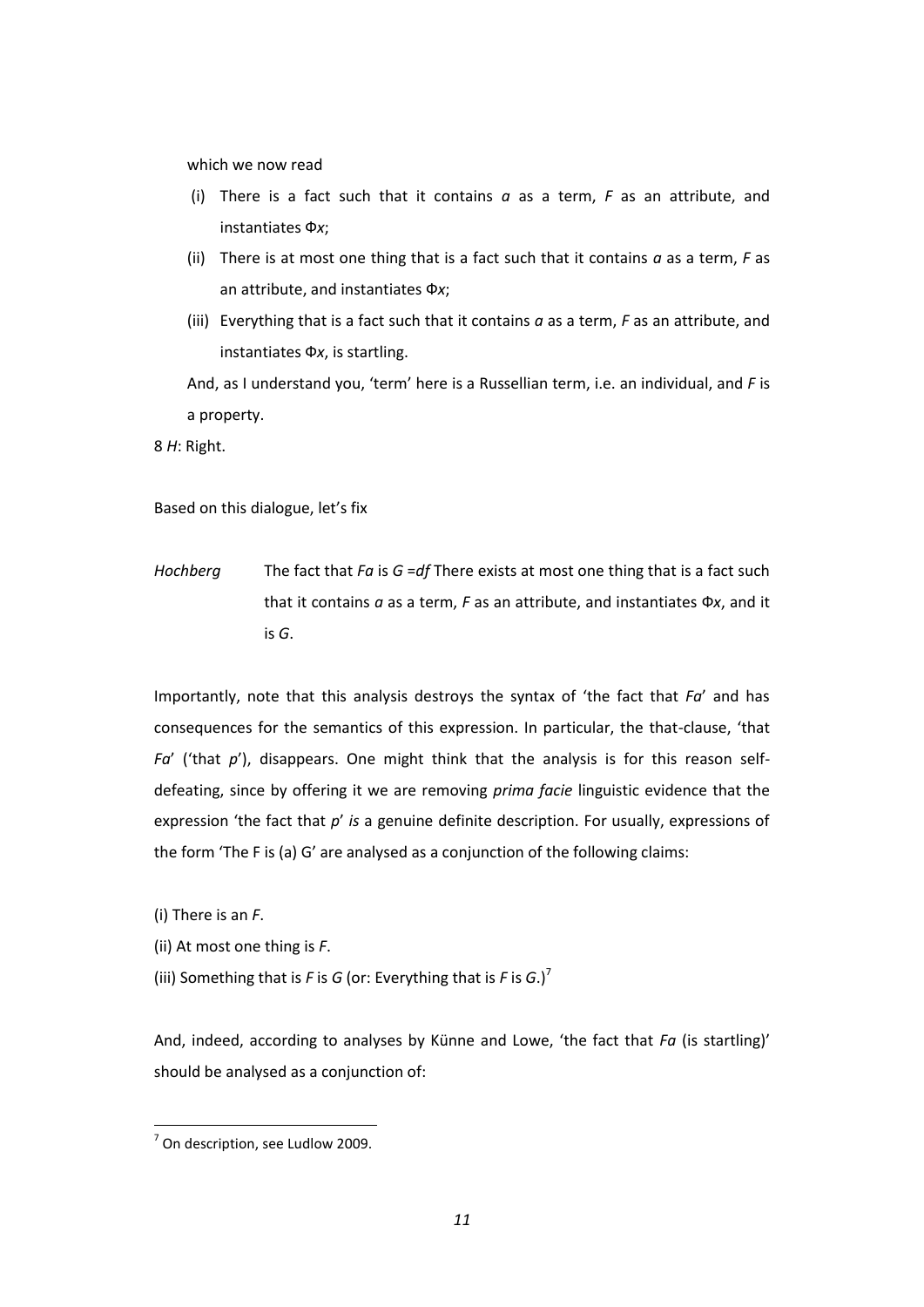- (i') there is a fact that *Fa*
- (ii') at most one thing is a fact that *Fa*
- (iii') everything that is a fact that *Fa* (is startling).

But this is unsatisfactory, because the expression 'is a fact that *p*' is nonsensical: so one must conclude that 'the fact that *p*' is not a definite description (Künne 2003: 10 n. 23, 255; see also Lowe 1998: 231).

Suppose we insist that this is not entirely correct. Suppose we say that the very idea behind definite descriptions is this: an expression of natural language is a definite description when it can be given an analysis of the kind that Hochberg gives. After all, Hochberg's analysis can be seen as including an existential claim, a uniqueness claim and, one could argue, a universal claim. Actually, we could say that, far from raising further complications, Hochberg's analysis seems conveniently to *remove* a problem, since it removes the expression 'that *p*', which, I maintain in Betti 2011a, is nonreferential and responsible for much trouble. Besides, in general Hochberg's analysis seems to perform quite well, as it manages neatly to distinguish the following two expressions:

- (1) The fact that Plato was a power-hungry political amateur (is startling)
- (2) The fact that Plato most feared (is startling)
- (1') The unique *x* such that *x* is a fact has *Plato* as term, has *being a power-hungry political amateur* as an attribute, and instantiates Ф*x* (is startling)
- (2') The unique *x* such that *x* is a fact and Plato feared *x* the most (is startling)

Unfortunately, not all is well. To see why not, let us first grant that Hochberg's analysis indeed provides an analysis of 'the fact that *p*' as a definite description (though on pain of destroying the *prima facie* syntax of the expression 'the fact that *p*', something that the other analyses mentioned above do not do). The main problem is that Hochberg's analysis builds directly into the *analysans* theoretical considerations as to what facts are. I am not going to say that analyses of this kind should never be employed, or that they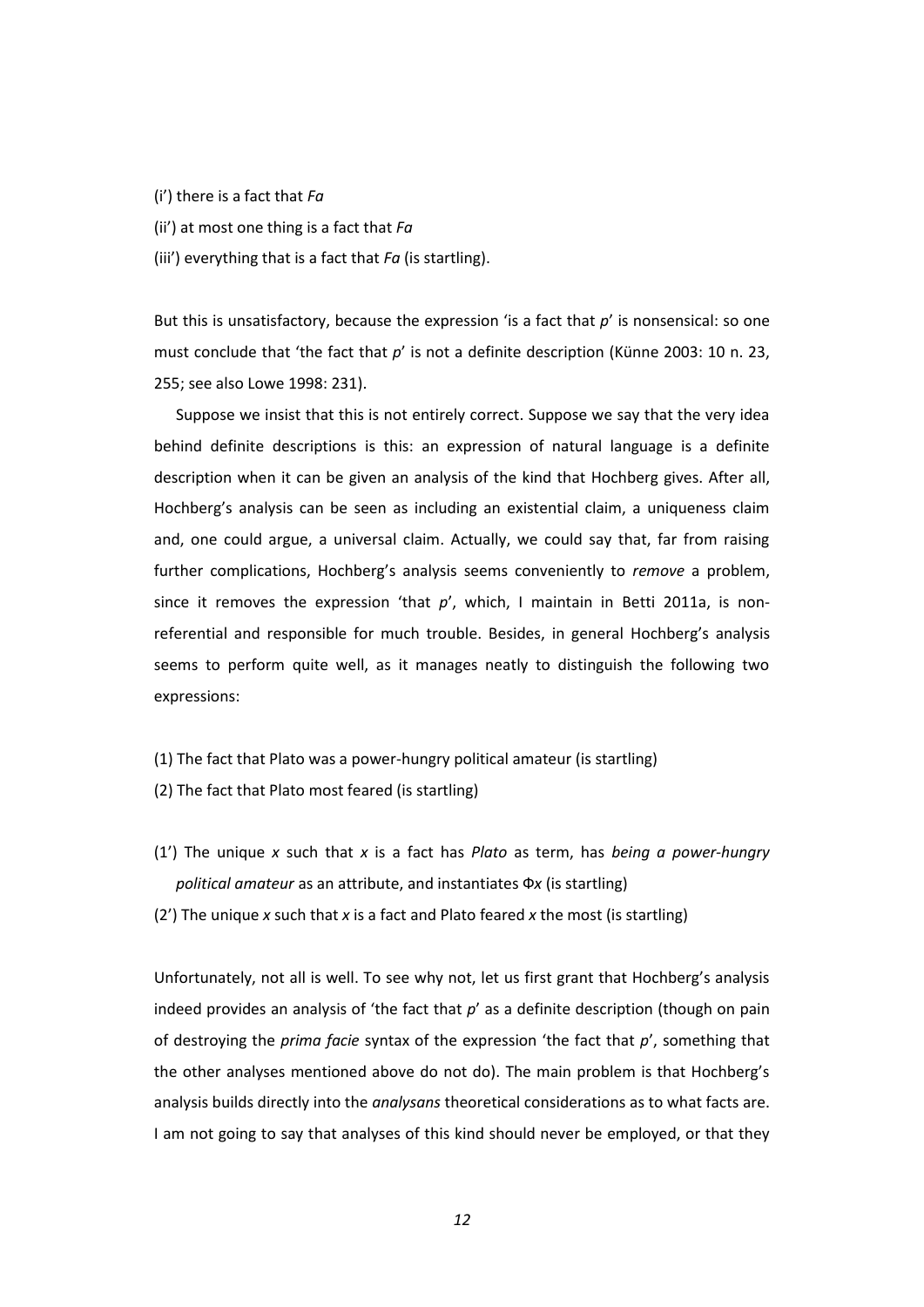are misguided; I say only that they failed to achieve the methodological ideals underlying the Argument from Nominal Reference.

The first problem with Hochberg's analysis is that it incorporates specific determinations about what facts are and, consequently, is not general enough. It works at most for *compositional* facts, for it incorporates identity conditions for those facts: from the same constituents in the same form (or structure or order) we'll always get the same fact. The facts one assumes by taking up this analysis have to be formally structured complex objects with minimally two constituents, one concrete (T) and one abstract (A). These characteristics correspond to three of the seven conditions I gave above for compositional facts. From this it can be seen that the objects whose apt definite description is the one given by Hochberg cannot be propositional facts. And there is more: Hochberg's analysis does not *as such* uniquely characterize facts so precisely as to exclude that the 'facts' in question are other things, namely integral wholes (substances) or mereological complexes (sums of tropes), because nothing can be derived from that analysis as to the kind of composition at issue, or as to the ontological status of the whole with respect to the parts ('constituents'): (*Hochberg*) could uniquely describe any of these three kinds of entities, facts, integral wholes or mereological complexes.<sup>8</sup> Now, since Hochberg is a friend of compositional facts, he likely does *not* mean by 'fact' either real wholes or mereological complexes. Yet this does not follow from (*Hochberg*) taken on its own. We could, of course, supplement the analysis in such a way as to ensure that the items purportedly picked out by the definite description are compositional facts and compositional facts only, by adding the other four characteristics or conditions I indicated in section 1 above, which would be needed to uniquely describe such facts. But one question would immediately arise: *what* would we really be doing? If we supplemented Hochberg's analysis with definitory metaphysical analyses of this kind, we would be using our *theoretical findings* to give an analysis of the expression 'the fact that  $p'$ : but do we mean that this is how this expression, this ordinary language phrase, should be understood? Is this what *ordinary people* mean by it? Or is this what *philosophers who believe in compositional facts* want

 $^8$  On the difference between facts, mereological complexes and integral wholes, see chapter 1 and 2 of Betti 2011a.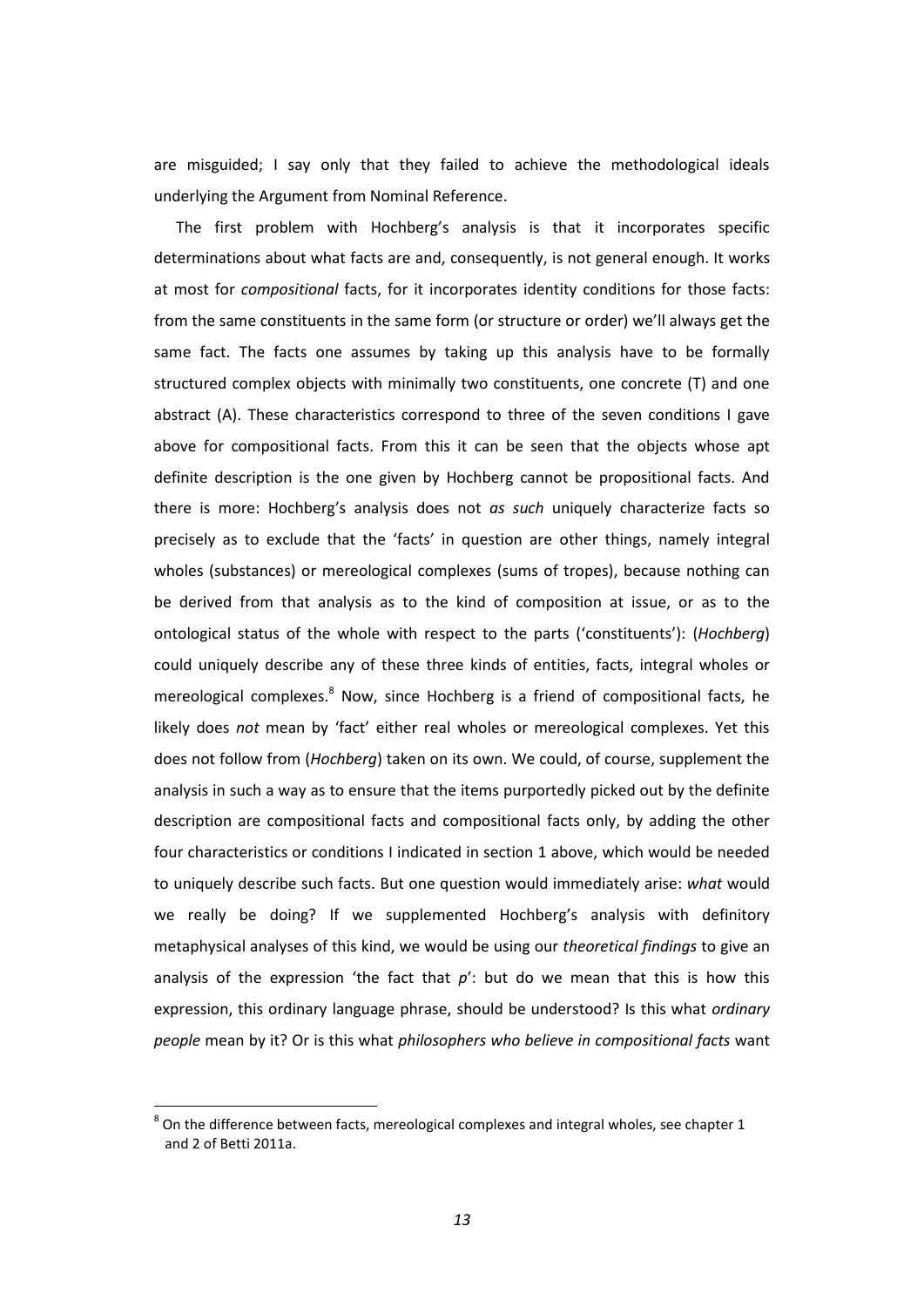to be understood as meaning when *they* use the expression 'the fact that  $p'$ ?<sup>9</sup> For one thing, this is surely not the analysis that would be given by philosophers who accept *propositional* facts.

This need for theoretical supplementation makes exceedingly clear that Hochberg's analysis is not *merely* linguistic. To be able to give the analysis Hochberg gives, and eventually to supplement it with the right identity conditions, we need to make a detailed determination of what we assume in our catalogue of the world *before* the analysis of the expression 'the fact that *p*' can even begin. This strategy is a strategy in which, contrary to the methodological ideals of language-based metaphysics, one does not *first* inspect language to see whether there is *prima facie* reference to whatever is called 'facts', and *then* decide what should be in the world on the basis of linguistic constraints; one does just the opposite. You first decide that compositional facts are in your catalogue of the world and then decide how you want to talk about them. This difference in strategies is methodologically very important. For if our strategy is the revisionary one of fixing the world and then finding ways to pick up whatever we have fixed, why then should we want to claim the following?

Any philosophy of facts owes us an account of the form of such expressions as "the fact that Sam is sad" (Lowe 1998) (Mulligan & Correia 2008, section 1).

If instead our strategy is the descriptive one of looking at how natural language works in order to lay bare ontological implications, then Hochberg's analysis is simply no use, for it brings us too far from natural language. And we can't just say: 'Who cares about strategies? You wanted a definite description and you have it.' We can't approach the matter so lightly without getting into some deep methodological problems. For the point is this: why should we want to name facts, and name facts in any specific way? Why is this so important? And important to which enterprise? That enterprise can't be a descriptive one, for Hochberg's analysis cannot support any *prima facie* linguistic arguments for facts: who can possibly come to the analyses of *Hochberg* or *HochbergProp* just by staring at the expression 'the fact that *p*'? Reconsider:

<sup>&</sup>lt;sup>9</sup> Cf. Varzi 2002, Varzi 2007.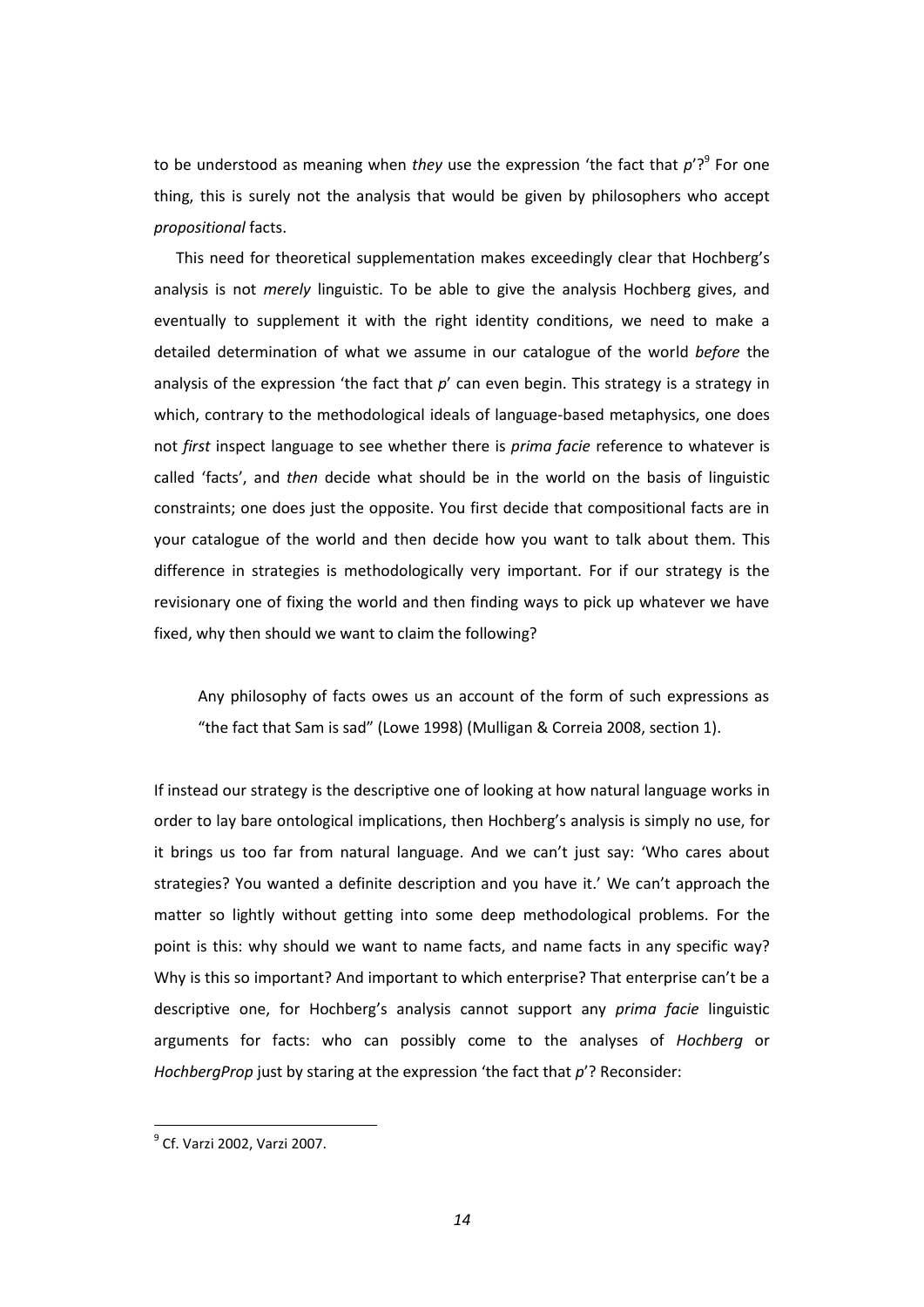*Hochberg* The fact that *Fa* is *G* =*df* There exists at most one thing that is a fact such that it contains *a* as a term, *F* as an attribute, and instantiates Ф*x*, and it is *G*.

The language employed in the right-hand side of both these analyses is not natural language, but a formal or semi-formal or at least regimented language. Natural language does not contain genuine variables. The semi-formal language on the right-hand side is one that *no one* uses (philosophers do, but that's not an argument, is it?). No one speaks, let alone *thinks* in that way.

To eliminate all doubts that in Hochberg's analysis the link between the *prima facie* syntax of 'the fact that p' is destroyed, consider the following. Once we pass from the original expression to Hochberg's analysis, we have no way to get back to the original phrase. Consider (read  $'\Rightarrow'$  as 'translate'/' is the translation of'):

| natural language                                   | From<br>…to   | formal language                                                                                                                          |
|----------------------------------------------------|---------------|------------------------------------------------------------------------------------------------------------------------------------------|
| (3) the fact that Bargle is choppy<br>is startling | $\Rightarrow$ | $\iota f(\mathsf{T}(\mathsf{Bargle}, f) \wedge \mathsf{A}(\mathsf{Being}\,\mathsf{chopy}, f)$<br>$\wedge$ IN( $\Phi$ x, f)) is startling |

| formal language                                                                                                                                | From<br>…to   | natural language                               |
|------------------------------------------------------------------------------------------------------------------------------------------------|---------------|------------------------------------------------|
| (4) $\mathsf{tf}(\mathsf{T}(\mathsf{Bargle}, f) \wedge \mathsf{A}(\mathsf{Being})$<br>choppy, $f$ ) $\land$ IN( $\Phi x$ , $f$ )) is startling | $\Rightarrow$ | the fact that Bargle is choppy is<br>startling |

Claim (4) cannot be correct, since nothing on the left-hand side tells us that we *must* retranslate ' $\iota f(\mathbf{T}(\text{Bargle}, f) \wedge \mathbf{A}(\text{Being chopy}, f) \wedge \mathbf{IN}(\Phi x, f))$  is startling' by an expression that contains 'the fact that *Fa*', i.e. the expression in the left-hand side of (3). We may choose some other translation. If you insist that our translation must contain the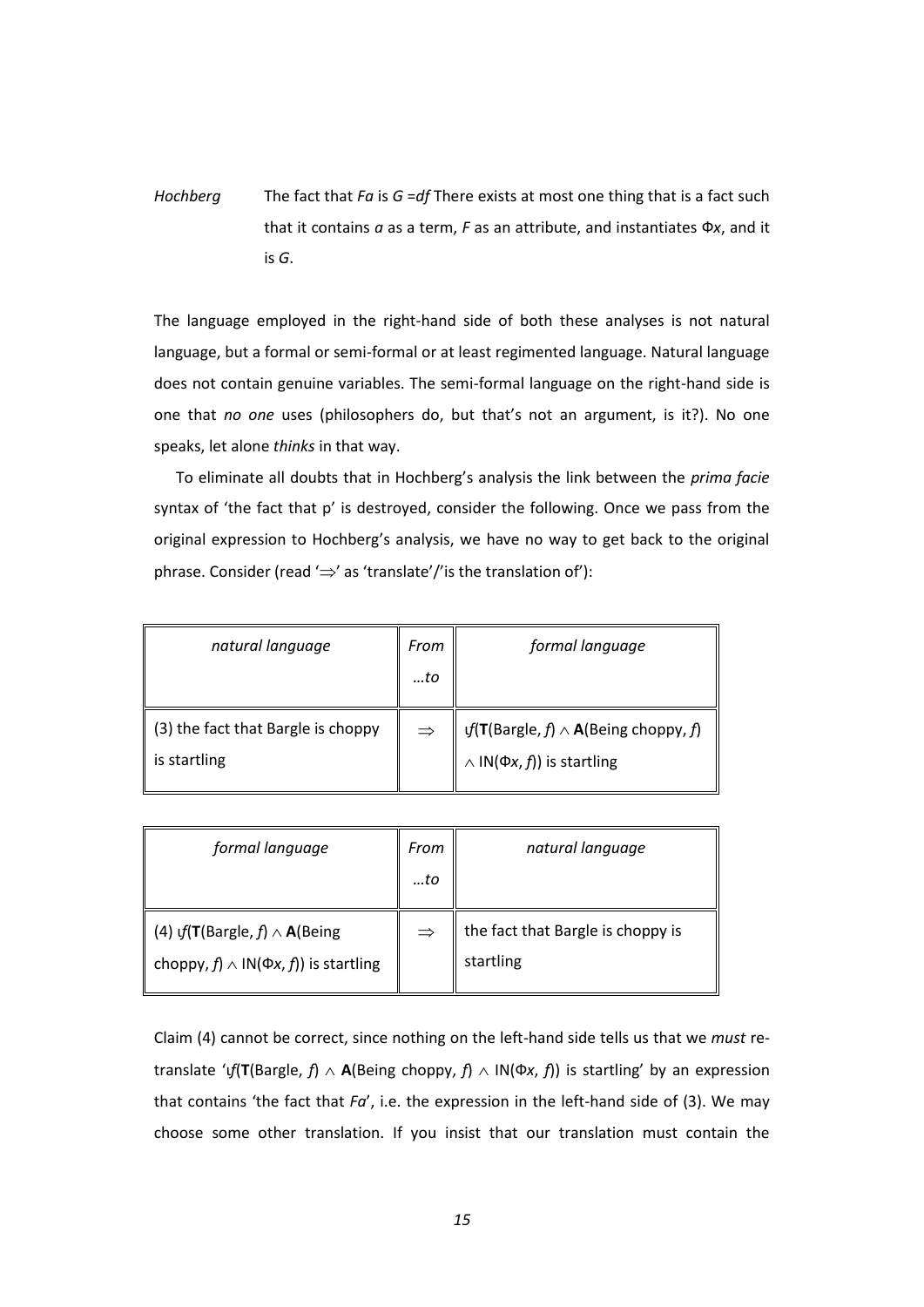expression 'fact', because *f* appears on the right-hand side, then of course you should also reintegrate 'term', 'attribute' and 'instantiation'; the only thing that you can plausibly get is this:

(5)  $\iota$  *f*(**T**(Bargle,  $f$ )  $\wedge$  **A**(Being choppy,  $f$ )  $\wedge$  IN( $\Phi$ *x*,  $f$ )) is startling  $\Rightarrow$  There exists at most one thing that is a fact such that it contains Bargle as a term, *Being choppy* as an attribute, and instantiates Ф*x*, and is startling.

But of course, as I've said, no one speaks like this. If we agree to these translations, then, it is clear that we are not merely showing something about natural language with the aid of formal language; we are *replacing* natural language by a formal language, operating by stipulation and theoretical decision. Once we pass in this way from natural language to an analysis in formal language, nothing can force us to return to natural language (or at least nothing forces us to go back to *exactly where we were*). The situation reminds us of Quine's original criterion of ontological commitment: the direction from natural language to formal language is fundamentally the only one that counts. Such unconcern for natural language is of course legitimate, but it is exactly on this point that Quine's own position and that of the defenders of the Quine-like argument from Nominal Reference part ways. It is not an option for the defenders of this argument just to deliver an analysis in formal, semi-formal, or regimented language, for this analysis has to be a means, not an end. What a philosopher of the Argument from Nominal Reference-mould wants, or at least should want, is a way to translate formulas back to natural language.

Let's now say, therefore, that any translation back to natural language is fine so long as it brings us back to a proper expression of natural language. But if so, then the following three options are all perfectly fine:

- (3)  $\iota$  *f*(**T**(Bargle, *f*)  $\land$  **A**(Being choppy, *f*)  $\land$  IN( $\Phi$ *x*, *f*)) is startling  $\Rightarrow$  Bargle's being choppy
- (4) *if*(**T**(Bargle, *f*)  $\land$  **A**(Being choppy, *f*)  $\land$  IN( $\Phi$ *x*, *f*)) is startling  $\Rightarrow$  the fact that Bargle is choppy
- (5) *if*(**T**(Bargle, *f*)  $\land$  **A**(Being choppy, *f*)  $\land$  IN( $\Phi$ *x*, *f*)) is startling  $\Rightarrow$  That Bargle is choppy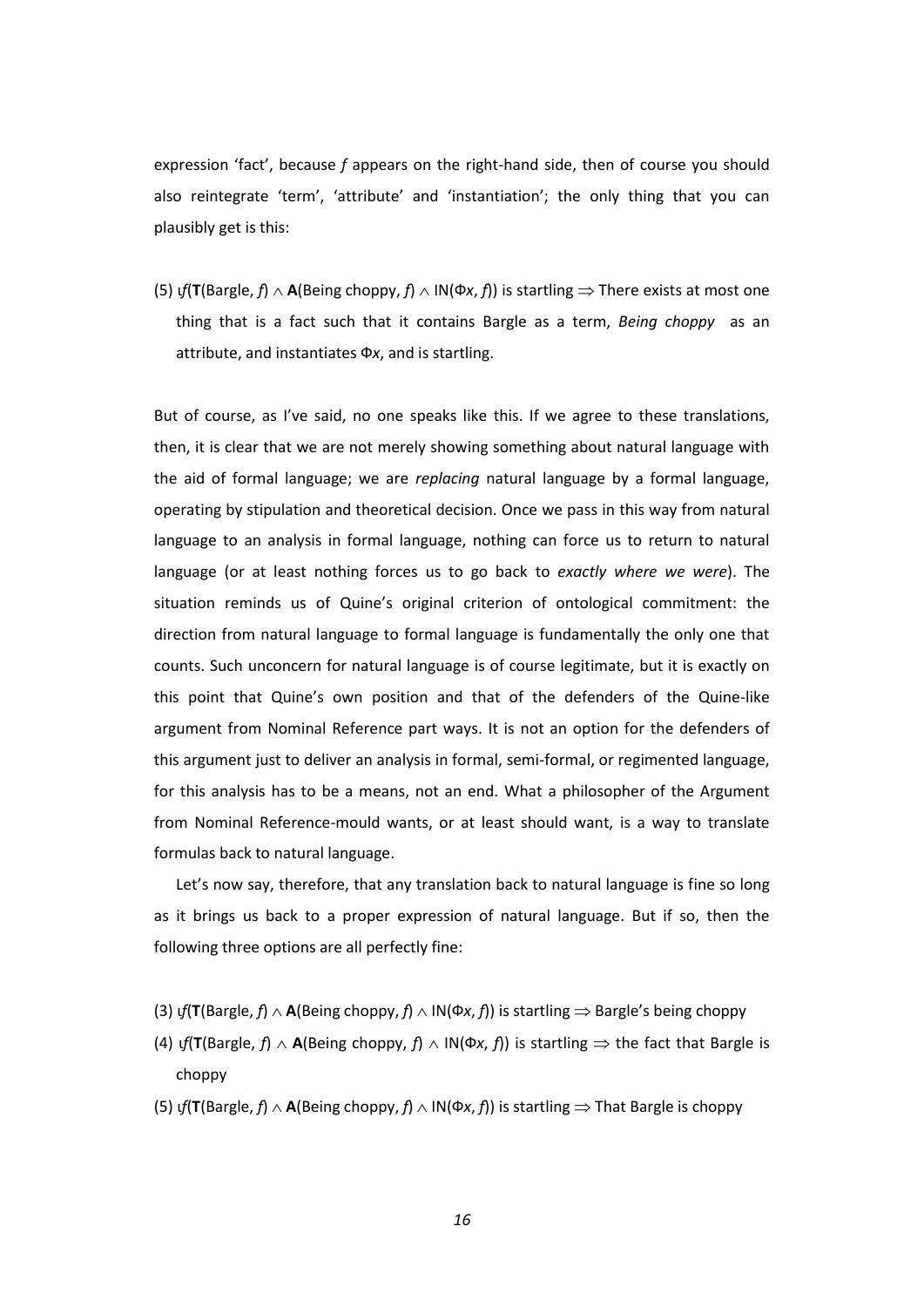There seems to be no principled reasons why you would have to choose (4) over (3) or (5). But if there is no principled way to get (4), then our possession of a *prima facie* expression of natural language for facts in which the word 'fact' appears becomes irrelevant. If this is our conclusion, then linguistic arguments for facts based on a *prima facie* analysis themselves are irrelevant, and *a fortiori* so does the Argument from Nominal Reference. The only important element here is our possession of a successful *explication* in formal language. But this can only be interesting for a revisionary metaphysician.

One might want to observe that in principle it does not follow directly from what I said  $-$  contrary to what I seem to have just suggested  $-$  that Hochberg's analysis is completely useless for propositional facts. As it stands, it is useless; but surely one can adjust the analysis to include the identity conditions for propositional facts? Yes, one can. We can indeed adjust Hochberg in such a way that the right-hand side of the analysis gives you propositional facts, something like this:

*HochbergProp* The fact that *Fa* is *G* = *df* There exists at most one thing that is a fact such that it corresponds to the unique proposition [*Fa*] such that [*a*] occurs in [*Fa*] as a subject-concept, [*F*] as a predicate-concept, and [*Fa*] is of the form Ф*x*, and it is *G*. 10

Now we have a Hochbergian definite description that fits propositional facts. As was the case in the Hochbergian analysis for compositional facts, this Hochbergian analysis for propositional facts includes the identity conditions for propositional facts given above: to each proposition, its corresponding fact (and vice versa); same proposition, same fact.

But now a problem similar to the one we saw above immediately arises. As was the case with its compositional counterpart above, *HochbergProp*'s analysis assumes a world of propositional facts from the start. You do not *first* inspect language to see

 $^{10}$  This reformulation is done in terms of Bolzanian propositions, but an alternative could easily be given for Aristotelian ones (i.e. sentences equipped with meaning). Also, I am aware that what I write here depends on the analysis of 'the proposition that *Fa*' which I am using: the unique thing such that [a] occurs in [Fa] as a subject-concept, [F] as a predicate-concept and [Fa] is of the form Фx. Note that I am not advocating this analysis of 'the proposition that *p*', but merely extending to propositions the analysis that Hochberg is giving here for facts on the basis of the identity-conditions for propositional facts outlined above.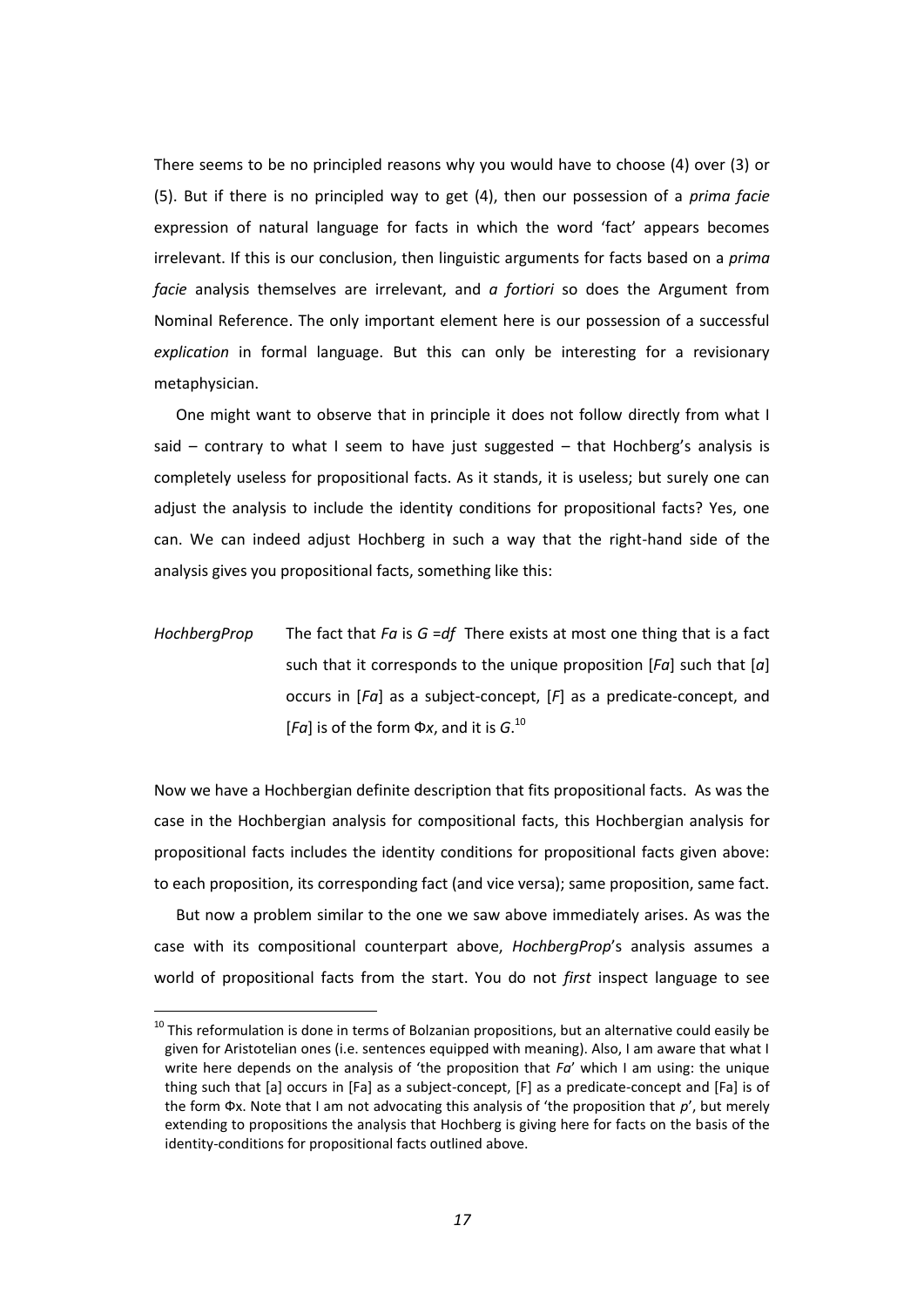whether there is *prima facie* reference to facts and then decide what should be in the world; you do just the opposite: you first decide to accept propositional facts, then decide how you want to talk about them. We are now building identity conditions for propositional facts into our analysis.

So it seems to me that a descriptive metaphysician should reject this analysis as illconceived. And even if you say that it is perfectly fine for a descriptive metaphysician, there's still a problem, namely this. As I have argued elsewhere, the identity conditions built in *HochbergProp* lead to the conclusion that propositional facts are just true propositions: all propositional facts collapse into true propositions. This I demonstrate in chapter 5 of Betti 2011a, where I reject six attempts to show that propositional facts (as characterized in section 1 above) are distinct from (true) propositions. In other words: the expression 'propositional facts as distinct from true propositions' expresses, to speak with Bolzano, an *empty idea*.

So a descriptive metaphysician gains nothing anyway by insisting that 'the fact that *p*' is a singular term whose form is fixed by *HochbergProp*. There is simply no *definite* reference to propositional facts (i.e. reference to facts via singular terms).<sup>11</sup> All right, one can say, but how about *indefinite* reference to such facts? The predicate 'is a fact' appears of course, also in the analysis of the form of sentences like 'some facts are important' as  $\exists x (Fx \land \exists x)$  and thus *also* imply  $\exists xFx$ . Isn't the predicate 'is as fact' genuinely used as a predicate in these sentences, in which indefinite reference to facts is made? I say that this is not the case. The issue turns again on whether we can make any sense of expressions *in natural language* such as 'something is a fact' (*without* assuming that that-clauses are singular terms). But we can't. For which expressions would do? $12$ Besides, *indefinite* reference to facts comes down to (truthful) applications of 'is a fact' to something. But, again, if this something is supposed to be a propositional fact, then, as long as it is not convincingly shown that propositional facts must be accepted alongside propositions (among others by rejecting the six arguments in Betti 2011a,

 $11$  This seems quick, of course, but as I indicated at the beginning of section 2, I offer an extensive critical discussion of this point in Betti 2011a, chapters 3 and 4.

 $12$  On this point, see Betti 2011a, chapter 3, where I argue from language data (and not using the metaphysical argument based on the collapse of propositional facts into true propositions) that 'is a fact' is not a genuine predicate applying to the objects falling under 'something' in 'something is a fact'.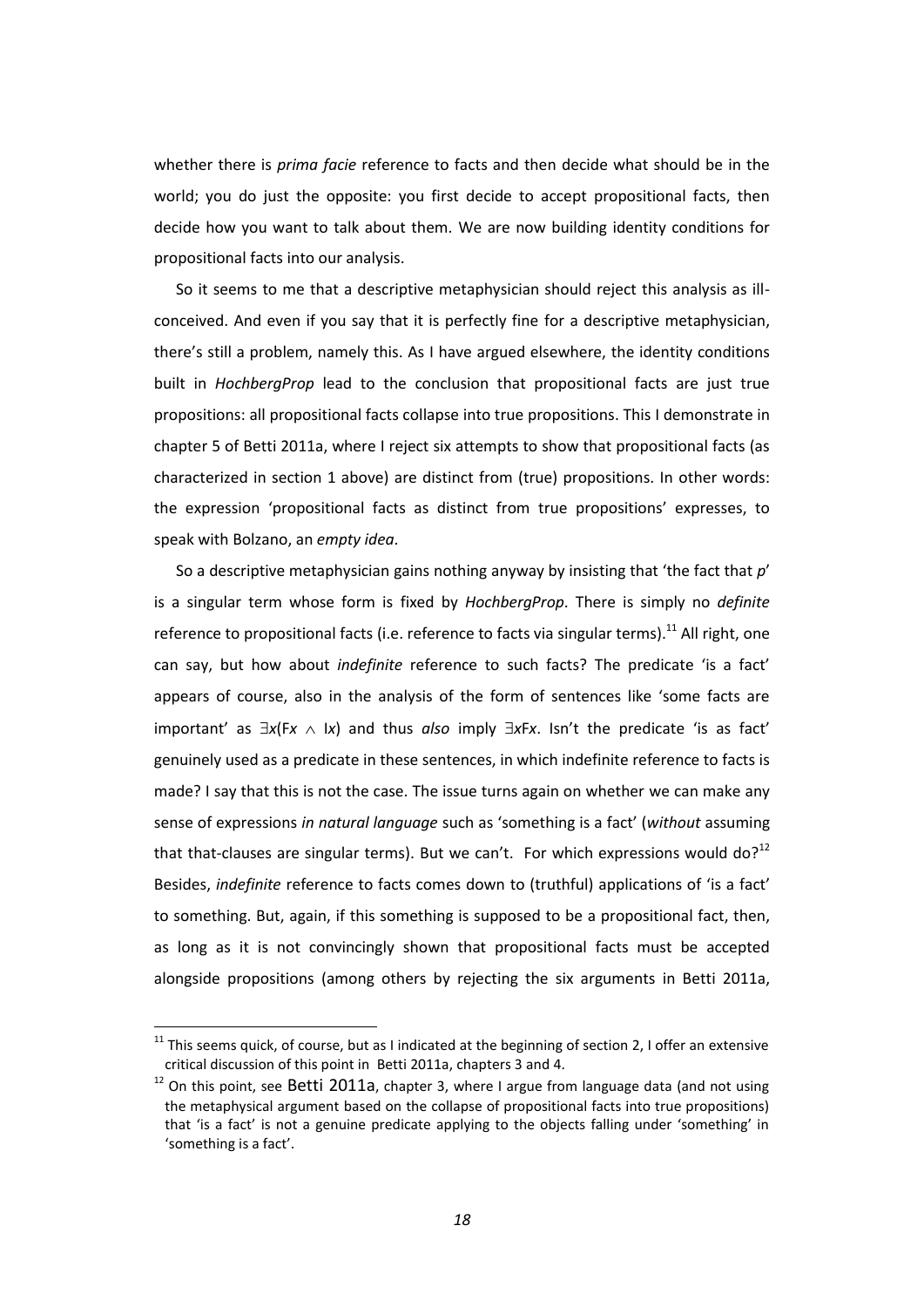chapter 4), *that* something can only be a true proposition. In fact, it is an illusion that we can ever manage to show that in natural language we have genuine quantification over facts. I come back to this in the next section.

Suppose we come back to *Hochberg*, the *compositional* version: then we *could* either maintain that definite descriptions are singularly referential and function as singular names, or accept the quantification analysis. Either way would do, for the way we name facts, again, does not seem to count: we need to show that compositional facts are there or not, by arguing for them directly, not from their linguistic description. I come back to this in section 4.<sup>13</sup>

#### **3. 'Facts' does not mean philosophers' facts**

 $\overline{a}$ 

I say that we do not have genuine quantification over either compositional or propositional facts in natural language, and that it's illusion to think that we do. In fact, the methodology of ordinary language philosophy as espoused by defenders of the Argument from Nominal Reference, which maintains that evidence concerning the nature of facts can be gathered by inspecting the various everyday uses of certain expressions in ordinary language, is question-begging. Although such an approach presents itself as being based squarely upon empirical data, in fact a number of highly technical theoretical assumptions are built into it from the very start.

The Argument from Nominal Reference relies, however implicitly, on Quine's criterion of ontological commitment. Criteria such as these are motivated by the recognition that language may deceive us, and that therefore we need to show how the expression 'facts' can refer to facts successfully, in a truly transparent way. The argument does not go through. Suppose now that the argument *did* go through: that would mean that we have argued in an effective way that 'fact(s)' *must* be taken at face value as referring to (a/the) fact(s), and that therefore we may accept that there are such things as facts. Suppose indeed that someone came up with rebuttals of all possible

 $13$  I have assumed so far that among metaphysicians accepting facts, descriptive ones would have to choose *HochbergProp* and revisionary ones *Hochberg*. This is because, as I said at the beginning, the first tend to accept propositional facts and the second compositional ones. The reason for the latter claim is among other things that propositional facts cannot be convincingly said to play any metaphysical role. It seems fundamental to revisionary thinking that any category of entities would have to play some role to be metaphysically legitimate. I come back to this in section 4.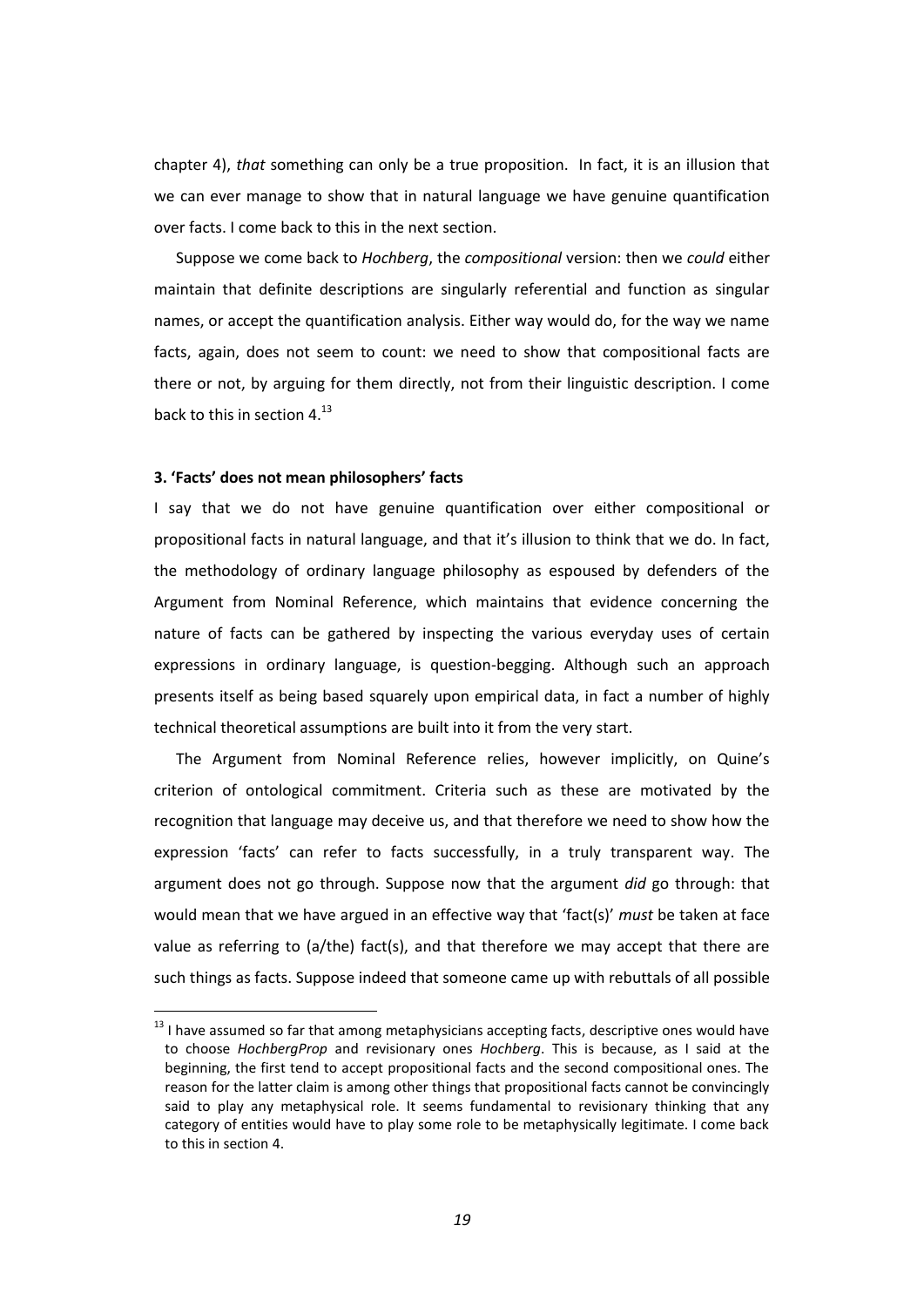counterarguments (including those in my book) I raised against that argument as to definite and indefinite reference. In that case, it would become crucial for me to show that premise (3) in the argument for nominal reference is false, i.e. to show that quantification over facts in natural language is ineliminable. Or, alternatively, suppose we just forget the Quine-like criteria, and try to argue for the idea that 'fact(s)'-language should just be taken at face value without passing for any translation in first-order logic. After all, there have been philosophers – ordinary language philosophers – that rely on the mere use of certain words in natural language (often just English) to assume that the things named by such words exist. For doesn't it seem true in an embarrassingly trivial way that 'facts' is a natural language expression referring to facts? Suppose we indeed agree that 'facts' refers to facts. Now, what would *this* mean? What are we claiming? That *there are objects that we name 'facts'*; yet this does not approach even the shadow of a theory of facts. What, metaphysically speaking, are the objects we call 'facts'? A theory of such objects would need, like any metaphysical theory, to be explicit about whether, for instance, facts are entities in their own right, i.e. objects not reducible to something else – events, true propositions or whatever – perhaps by appealing to some theory of facts that has already been proposed. So we come back to the need to give identity conditions for facts, which in turn depends on a characterization of what *sort of thing* facts are. For, obviously, if 'facts' can be taken to refer to objects that are actually something *other than* the objects I have characterized as such, then linguistic arguments can do very little to support the claim that we must assume in our ontology facts as I have characterized them above. We can still agree on another meaning of the word, and still perhaps raise interesting questions, such as whether what we mean by 'facts' is apt to account for fact-talk in natural language or not – with the proviso that we agree, I would say, that being apt to account for fact-talk in natural language is a role that *must* be played by some entity. However, the conclusion I come to as far as linguistic arguments for facts are concerned is that when facts are construed in terms of the two main theories I highlighted, there is no convincing argument that language carries 'natural' reference to such *philosophers*' facts. The best option in this respect would be to treat 'fact' as meaning *grounded statement that we hold as true* (and I am remaining deliberately vague on what this might really mean).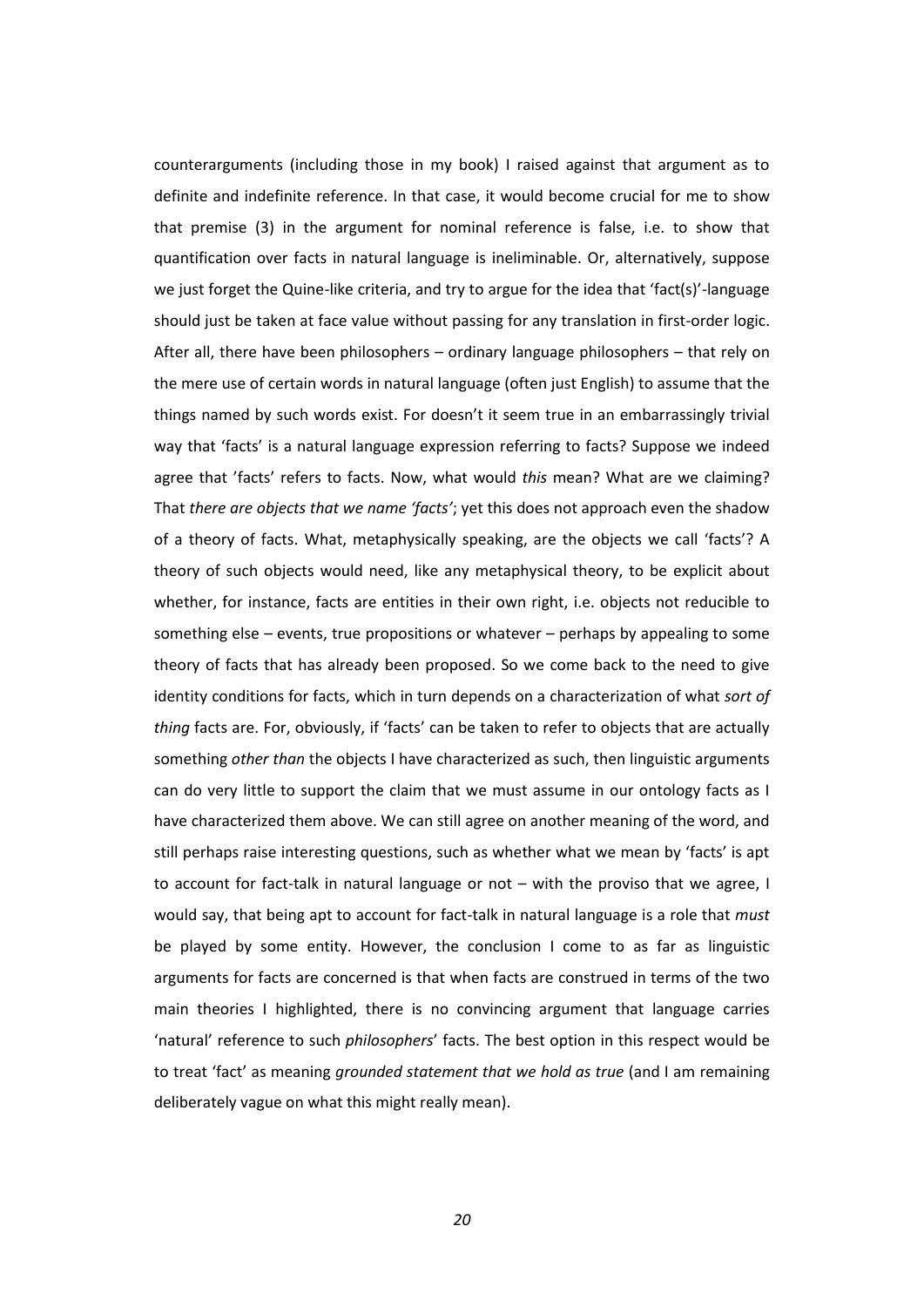The problem with usual ordinary language methodology that insists that the expression 'facts' refers to philosophers' facts (in the sense I fixed in section 1 above) is this: *unless* that methodology is accompanied by restrictions – restrictions that a philosophical community is prepared to share as methodologically acceptable – it will bring about a potentially useless proliferation of entities, and a conception of metaphysics as a discipline relative only to certain natural languages; again, often just to English. I am not sympathetic with a methodological position of this kind, but really have no good reason to argue that it is bad in itself, so to say – our assessment should depend entirely on what we want the methodology to do. But *any* methodological position must be applied consistently, and in the case of ordinary language philosophy I do not see how we can avoid resorting scrupulously to the wealth of empirical linguistic research available today – and in such a way that the results of such research are accepted no matter what.<sup>14</sup> We can't tolerate surreptitious and question-begging deviations in philosophical method – that is, we can't change the methodology by a kind of sleight of hand in the midst of an investigation. If we start from language and its functions, we cannot make exceptions on the basis of our philosophical preferences, and let those preferences guide how to interpret linguistic data, *unless* of course we accept that we are simply seeking a linguistic way to make our philosophical choices perspicuous. But that's another story. It is not acceptable to use our own philosophical convictions to deviate from certain data *just in order to argue* for those very same convictions a moment later. For if one adheres to the methodology of ordinary language philosophy, it becomes a daunting task to decide, without begging the question, which words we have to take as referential, and which are synonymous and co-referential, or *both* synonymous and co-referential but merely different in their sound or in their pragmatic roles.

An example of this attitude is what we might call the Awkward Ring Rule:

<sup>&</sup>lt;sup>14</sup> This is no easy solution of course. For it is not clear what philosophers should derive from linguistic analyses by professional linguists, especially when rival and mutually excluding accounts are available. Just to mention an example, according to Joan Bresnan, among linguists "there is very little agreement about what the category of sentential complements such as thatclauses actually is, and why that is", Joan Bresnan, "The fall of COMP?" message to the LINGUISTLIST list on Oct 1, 1996.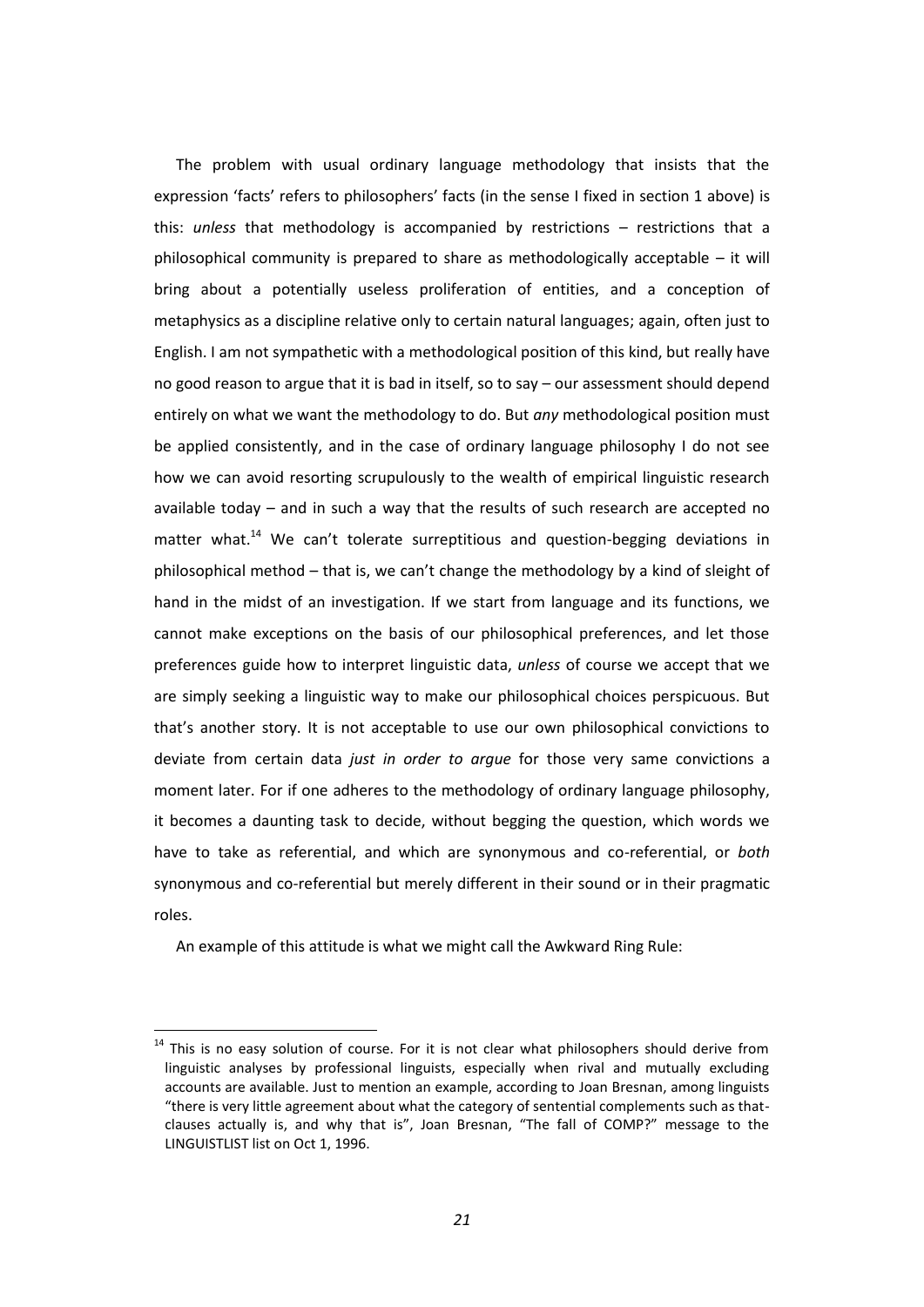(Awkward Ring Rule) Phrases denoting the same objects must be interchangeable in all contexts while yielding the same linguistic effects. 15

This rule has unpalatable consequences: its defenders must either accept these, or do away with the rule altogether. I think the best option is to ban rules of this kind from a good methodology in metaphysics. The way certain expressions and turns of phrase sound cannot be used to argue on matters such as reference and existence. Why should we give any credence to a methodology that relies on how English phrases sound to *us*, not even to linguists or refined literates, but to philosophers of all people, fed disproportionately as we are on *technical* talk about propositions, facts, events, and what have you? Why should we think that the mere use of the word 'fact' commits us to an ontology of 'some sort of' facts (as distinct from other true propositions)? What could count as convincing evidence for this? And what if, in trying to select which goodsounding turns of phrases play a role in reference and existence, we find out that some expressions sound good to us, but awkward to others – how can we decide who is right?

One option would be to incorporate corpus analysis into our methodology (i.e. quantitative and qualitative analysis of actual, and representative language data-sets) along with historical data about language. For instance, if one could show that 'fact(s)' in an English sentence carries without exception the meaning of 'fact(s)' relevant to some of our discussions, and that this has always been the case, then one might have a point; perhaps small, but a point. (For, to be sure, this would not be enough, since one would have to offer a cross-linguistic analysis, but we shall leave this aside.) Once again, I am not pleading for this position at all: I am just stressing its implications as much as I can to show just how illusory this methodology is.

Suppose we apply this method to facts. As pointed out by Olson, who follows the etymological information in the Oxford English Dictionary, originally a 'fact' was a 'deed'

<sup>&</sup>lt;sup>15</sup> The Awkward Ring Rule is inspired by this: "The things that are true are propositions, and they cannot sensibly be said to be the case. The things that are the case (or that obtain) are states of affairs, and they cannot sensibly said to be true. *So* the predicates 'is the case' and 'is true' have not even overlapping extensions"(Künne 2003: 257, my emphasis). Note however that Wolfgang Künne does not adhere *unrestrictedly* to a rule of this kind (see ibid.: 11 fn 25). I discuss the Awkward Ring Rule in chapter 4 of Betti 2011a.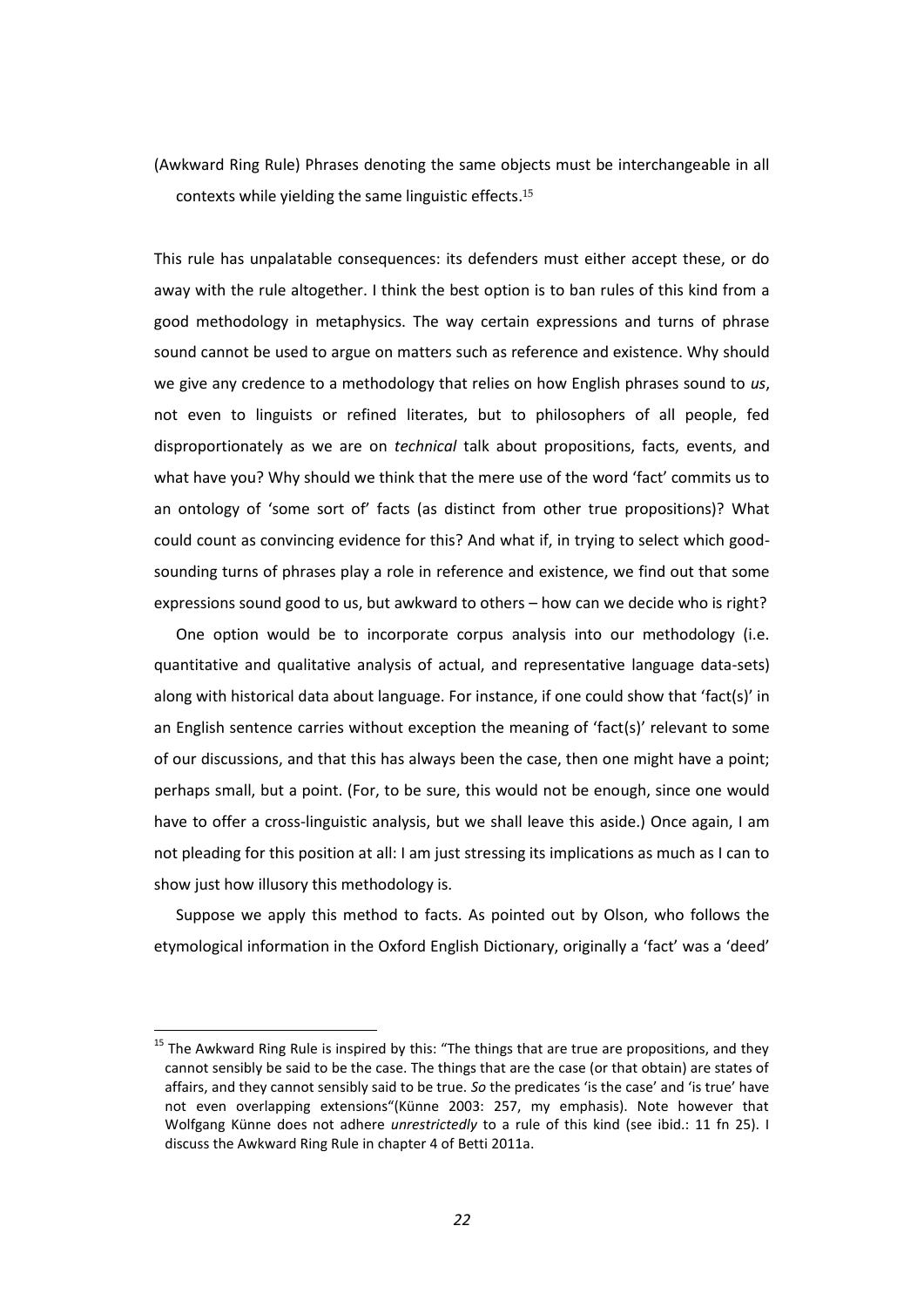or 'action', 'more often than not criminal' (Olson 1987: 10). Olson reports six meanings of 'fact', of which the second comes closest to the one we want:

- (1) occurrences *in general*, as well as actions; hence
- (2) what *is the case*, whether an occurrence or not; hence
- (3) what is *known* to be the case; hence
- (4) what is known by *observation*, rather than inference; hence
- (5) the actual *data of experience*, as opposed to what we infer: and, developing out of one or more of the above senses,
- (6) actually existing *things*, such as persons and institutions, apparently to contrast them with fictions (a use the dictionary characterizes as 'strained') (Olson 1987: 10)

Olson rightly observes that none of these 'commits the user to facts as entities in their own right' (Olson 1987: 10). Indeed, it would be most difficult to argue successfully that the 'facts' referred to in 'not all the relevant facts have been considered' (Fine's example) *must be* either compositional facts as characterized above, or propositional facts (*as distinct from true propositions*). Consider the following:

Juror #8: Here's what I think happened: the old man heard the fight between the boy and his father a few hours earlier. Then, when he's lying in his bed he heard a body hit the floor in the boy's apartment, heard the woman scream from across the street, got to his front door as fast as he could, heard somebody racing down the stairs and assumed it was the boy.

Juror #10: Now, look – we're all grown-ups in here. We heard the facts, didn't we?

These lines are taken from Sidney Lumet's *Twelve Angry Men* (1957), a movie where the word 'fact(s)' occurs in a highly realistic way. What are the 'facts' that Juror #10 says he and the rest of the jury have heard? Did he hear facts in any of the forms we've considered? (compositional, propositional, or even hybrids of the two?) Well, first of all he heard spoken sentences, just as the old man claims to have heard a body hit the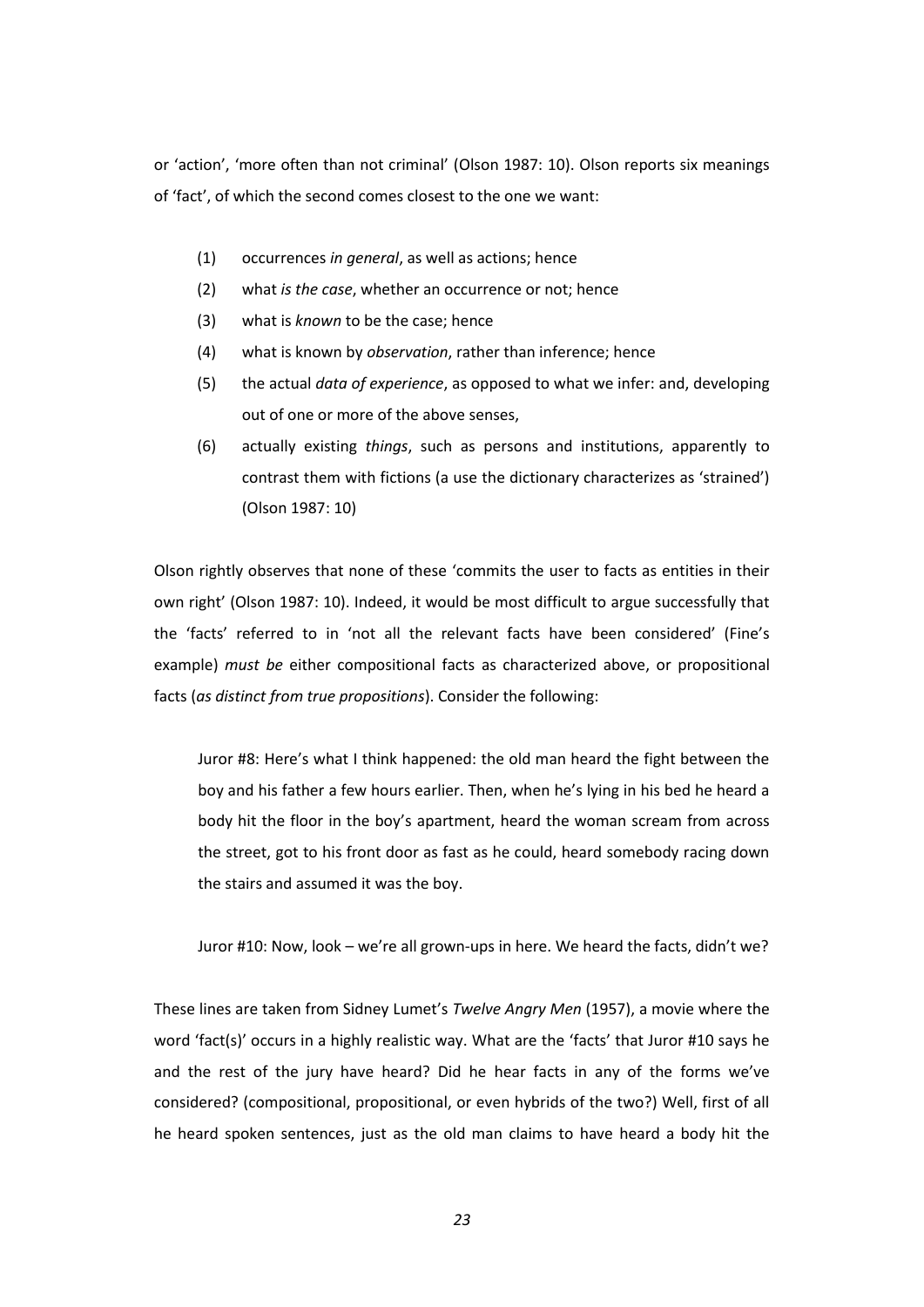floor: he heard sounds of a certain kind. Now, one can very well object that 'hearing the facts' means more than just literally, physiologically hearing spoken sentences; it means that the latter have been understood *as meaningfully stating something*. But if something *that is stated* is to be identified as a fact, then 'fact' here can mean anything from (2) to (5) above.<sup>16</sup> The technical take on *what is stated* among philosophers usually is that what is stated by a sentence is a proposition. Let's accept this. If we now agree for the sake of argument that Juror #10 heard sentences stating *what is the case,* i.e. facts in the sense of (2), then these can't be facts in any other sense than true propositions. To claim the contrary we must be able to argue convincingly that hearing sentences stating what is the case *is* hearing facts, rather than hearing (the content of) sentences, i.e. *propositions which are (assumed to be) true*. But on what basis can we argue that grasping what is stated to be the case, or just grasping *what is stated*, is grasping what is *denoted* by sentences (supposedly, facts) rather than what is *expressed*  by them (supposedly, propositions)? Such a basis can be provided only by a *theory* that can account for the data in the best manner. But if we want to account in a coherent manner for the way 'facts' occurs in *Twelve Angry Men*, then 'fact(s)' must stand for whatever can be stated as well as for whatever can be *doubted*. The whole point of the movie is that as long as the jury has a reasonable doubt, no one can be declared guilty. It's quite hard to say when and how the philosopher's facts would enter the picture here. If we have to follow the view on that-clauses of Vendler (1967<sup>'</sup>) and others, whose views are considered authoritative by whoever wishes to defend the thesis that factive that-clauses refer to facts while non-factive that-clauses refer to propositions, then propositions can be doubted, but not facts, for 'doubt' is non-factive. Note that by saying this I do not mean to say that this enables us to conclude that the 'facts' of ordinary people are (true) propositions. We can at most, perhaps, conclude with Olson that 'even a philosopher may use the word 'fact' without talking about facts' (Olson 1987: 10). Even if we were to grant that 'fact(s)' occurred in ordinary language exclusively in the meaning *ad* (2) above (and this is not the case), this *alone* would not be evidence that any of the philosopher's facts are meant specifically. It's not clear what

 $16$  Notice that saying that 'facts can be stated' (Vendler 1967 144) or that they 'can properly be stated' (Clark 1976: 262) is compatible with all positions on facts, even those according to which facts cannot be named or cannot be the object of singular reference and those in which facts are just truthmakers of propositions (Clark 1975: 7 *and ff*).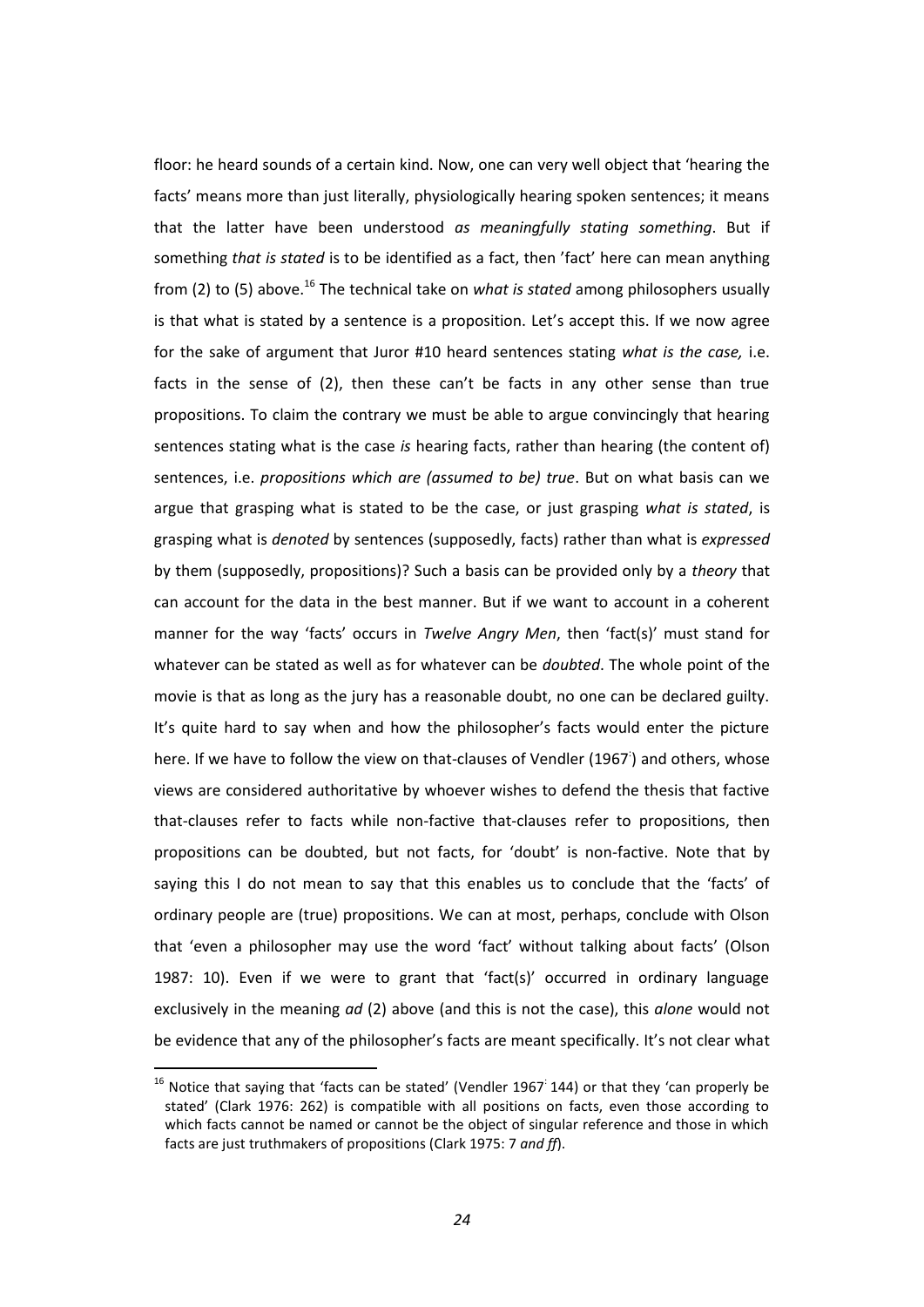connection the word 'fact' in the expression 'That's a fact' has to the metaphysical notions of fact, namely those which see facts as entities at the level of reference. This is the reason why Armstrong chose the phrase 'state of affairs' for his technical notion of fact instead of the word 'fact':

the word 'fact' is too much a term of ordinary speech. In particular, contemporary use ties it too closely to the notions of statement and proposition. (Armstrong 1997: 19)

The idea might be that the expression 'that's a fact' is used just to endorse (or to assert the truth of) a given statement or proposition. (Armstrong 1989: 6). If one is to believe the way people talk, there seems to be ample evidence that people often mean by 'facts' just what philosophers would call 'propositions' (held to be true).

Some examples might show how tricky it is to conclude from observations about natural language to metaphysical matters. Wolfgang Künne gives the following substitutions as evidence that facts are not true propositions (though not the best evidence):

- (1a) True propositions are true
- (1b) \*Facts are true
- (2a) The Pythagorean Theorem is true
- (2b) \*The Pythagorean Theorem is a fact
- (3a) The victory of the Labour Party is a fact
- (3b) \*The victory of the Labour Party is a true proposition (Künne 2003: 10)

Künne observes that certain forms of speech are improper if 'fact' and 'true proposition' are substituted for one another. If facts are nothing but true propositions, he says, why is it that (1a) is trivial while (1b) has an awkward ring, (2a) makes sense while (2b) does not, and (3a) is significant while (3b) is nonsense? In reply one can say that the American corpus [\(http://www.americancorpus.org/\)](http://www.americancorpus.org/), just to take an extensive corpus easily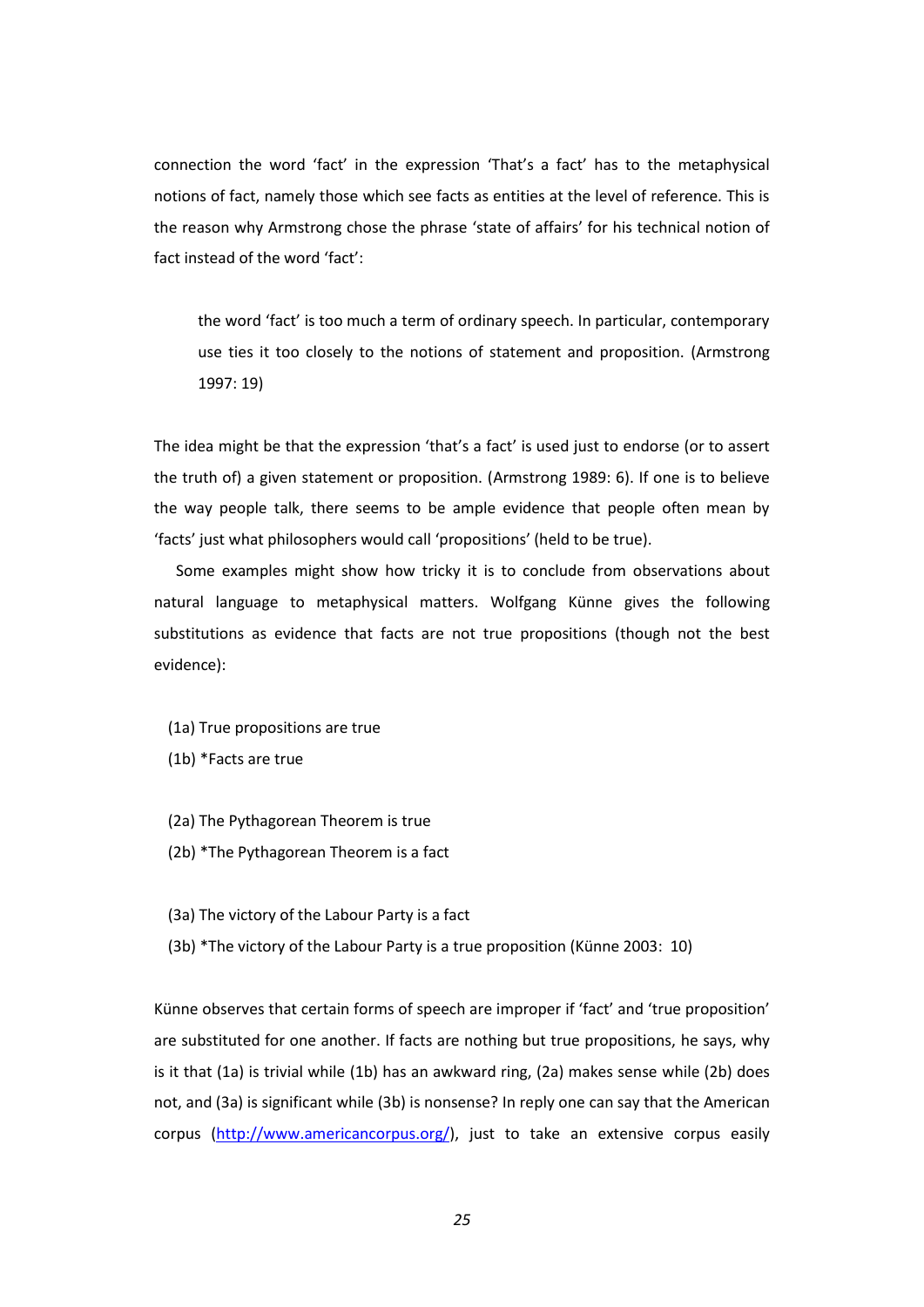accessible, gives no results for expressions of the form of either (1) or (2) ('true proposition' in subject or object position): 'true proposition' *never* occurs except in the sense of 'proposal'. 'True fact' returns thirty-two results, all in the relevant meaning (*not* in the sense of 'true' as in 'true friend'), both in fiction and news.<sup>17</sup> Should we conclude that facts are indeed propositions? No, we should not. But an ordinary language philosopher should conclude exactly that: for, by the same token, the reason why (2) is awkward might be that 'propositions are true' is awkward. (But really, should we accept this conclusion as methodologically sound?) Moreover, 'false facts' may sound oxymoronic to philosophers, but, far from being based on empirical data, this can only be a case of *stipulation*; for to those in judicial settings – judges and courts – 'false facts' does not seem oxymoronic at all:

Thus, the word 'facts' is used in a narrow, lawyerly way; it includes those matters disputed in litigation other than legal principles and procedures, a distinction seen in such oft-used phrases as 'issue of fact,' 'question of law,' and 'mixed question of law and fact.' […] As described by those terms, a fact is not necessarily '[s]omething that has really occurred or is actually the case' […] but rather what a judge, for purposes of resolving a case, will accept as such – or will accept as something that a reasonable legislator could accept as such. Thus, in the lawyer's realm, the notion of 'alleged fact' or even 'false fact' is not unintelligible. (15) (Stewart 2008: 318). 18

And are these examples confined to legal talk? No. Here's an example from a philosopher, Whewell:

Art. I. Facts must be true. (*Novum organon renovatum*, 1858: ix).

 $17$  These results come from a search I made in November 2008. The same search on September 7, 2011 gave one result for 'true proposition' in the philosophical sense (Künne's) from an academic paper and thirty-four results for 'true fact' mostly in non-academic sources (except for one academic source).

 $18$  This example is from a judicial clerk: "A negative value judgment is actionable if it charges or imputes a false fact, such as dishonor, to the plaintiff (Cohen 1991: 688).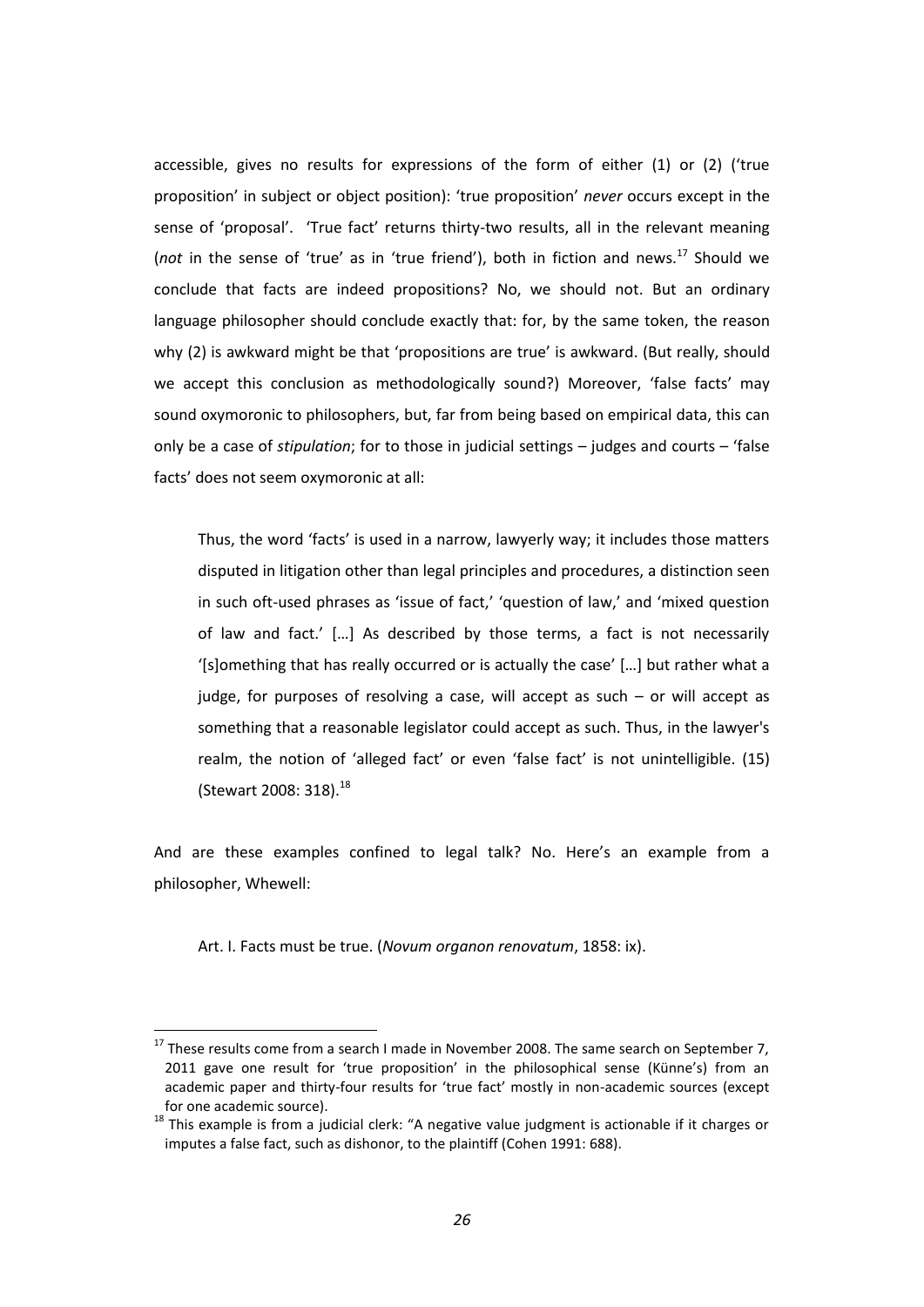And here's an example from a distinguished present-day political philosopher, Peter Augustine Lawler:

One clue to answering these questions is to note Jimmy's factual error: Carole King never had a hit with 'Amazing Grace.' And to call attention to that *false fact* about Carole King, Stillman actually has Jimmy mention it twice, the first time as a rather lame digression. (Lawler 2002: 94, my emphasis)

But could this be just technical talk after all, far removed from what normal people say and do? No. Here's an America high-school teacher, Emily Kissner, talking of facts and opinions. Can a fact be false? Yes.

A fact is a statement that can be proven true or false.<sup>19</sup>

In the light of this, it is unreasonable to insist that ordinary language use, or at least ordinary language use *alone*, commits us to either compositional or propositional facts as characterized by their defenders. Both the historical record and data on present usage offer evidence to the contrary.

Let me stress that I do not give these examples in order to claim that facts can (in fact) be false against those who hold the opposite view. The point is not to heap up evidence for either position by playing with Google, but rather to make clear that we will be unable to defend or attack either position – unable, for instance, to claim that 'false fact' is a wrong use or an exception to the right use – unless we make *theoretical assumptions* that tell us *why* this or that use is an exception or deviation from the use we think it is right.

## **4. Facts as semantic values**

<sup>&</sup>lt;sup>19</sup> Originally found in this presentation [http://www.slideshare.net/elkissn/understanding-fact](http://www.slideshare.net/elkissn/understanding-fact-and-opinion)[and-opinion;](http://www.slideshare.net/elkissn/understanding-fact-and-opinion) now available at [http://www.teacherspayteachers.com/Product/Understanding-](http://www.teacherspayteachers.com/Product/Understanding-Fact-and-Opinion)[Fact-and-Opinion](http://www.teacherspayteachers.com/Product/Understanding-Fact-and-Opinion)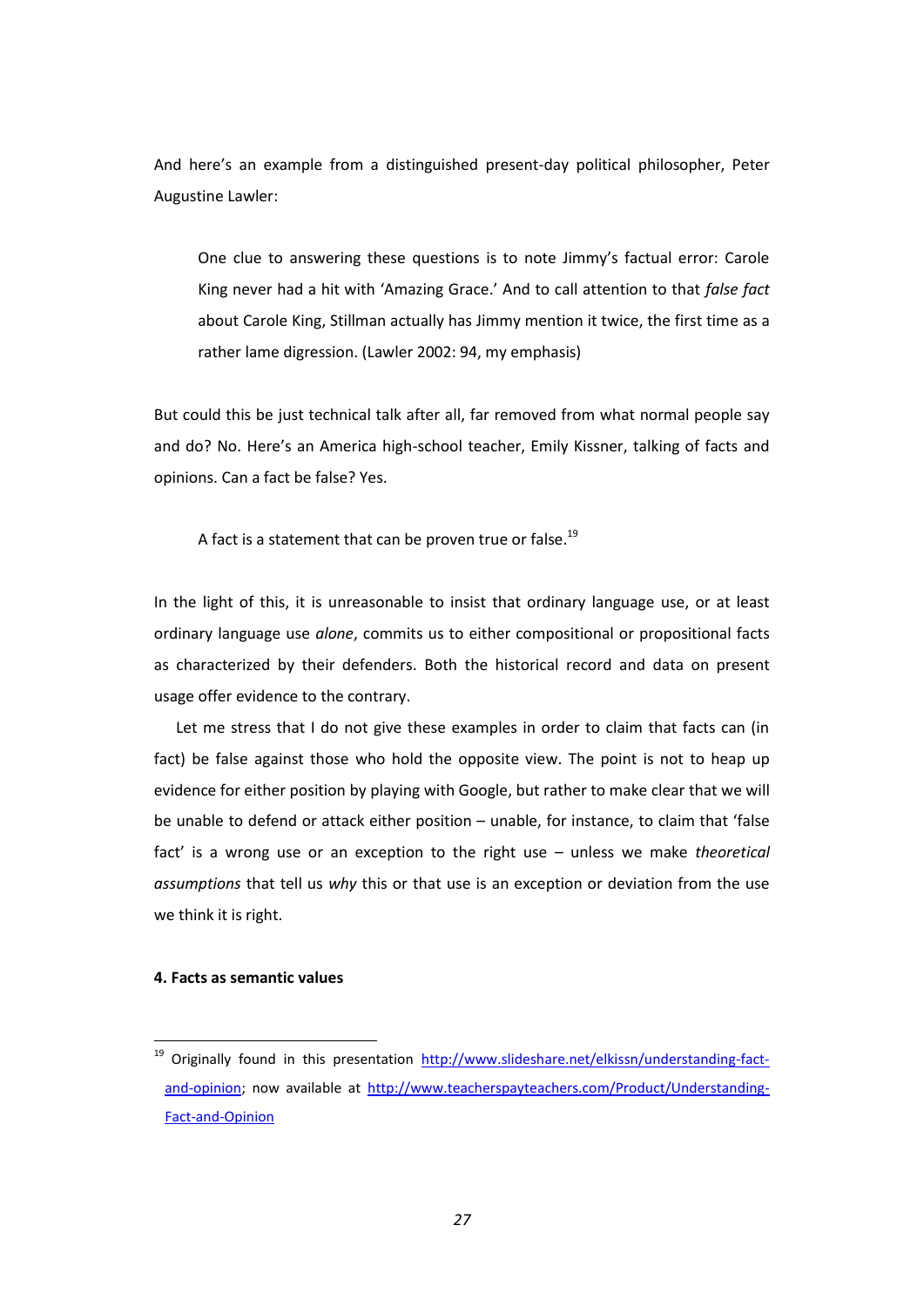Maybe you agree on the critical points I put forward in the last section against the descriptive methodology of ordinary language philosophy. But I am not sure that you agree with the following claims as well, or to what extent. To me, all I have said so far means that there is no 'natural' reference to facts. And it means that the only sensible position on reference to facts is one according to which facts are taken to be the *semantic value* of certain expressions *by stipulation* (with the proviso we can convincingly argue by means other than linguistic ones that facts exist.) Here below I will try to make my point clearer.

In chapters 3 and 4 of Betti 2011a I establish that the only facts that that-clauses can refer to - if they refer at all - are propositional facts. I discuss the following claims as to the reference of that-clauses to such facts: *Fact Reference*, and its refinement, which I call *Fact ReferencePower!*:

| <b>Fact Reference</b> | whereas some (kinds of) that-clauses (are singular terms)                     |  |  |  |  |  |  |  |
|-----------------------|-------------------------------------------------------------------------------|--|--|--|--|--|--|--|
|                       | <i>refer(ring)</i> to <i>propositions</i> , some (kinds of) that-clauses (are |  |  |  |  |  |  |  |
|                       | singular terms) refer(ring) to facts.                                         |  |  |  |  |  |  |  |

## *Fact ReferencePower!* factive that-clauses *refer to facts* while non-factive that-clauses *refer to propositions*. 20

I show in chapter 4 of Betti 2011a that these claims are false. There I perform what we might call a *reduction* of propositional facts to something else, i.e. true propositions. Accordingly, what certain that-clauses refer to is at most what 'true proposition' refers to, and this item is at most a Bolzanian proposition (notice that this is not the same as saying that any of these words can be exchanged in all contexts).<sup>21</sup> This leads to *Reference*:

<sup>&</sup>lt;sup>20</sup> Where factivity is fixed as follows:

Factivity: language exhibits a phenomenon called factivity; this phenomenon is linked to the implication or presupposition of truth of certain embedded clauses.

 $21$  I show in Betti 2011a that it is not only legitimate to say that factive clauses refer to true propositions (or, if you prefer, that it's perfectly legitimate to take propositional facts as true propositions) – it is in fact a better option (if we assume that that-clauses are singular terms.). The linguistic results that allegedly lead to Fact Reference, including those from celebrated work at the crossroads of linguistics and philosophy such as that of Vendler's (cf. his 1967,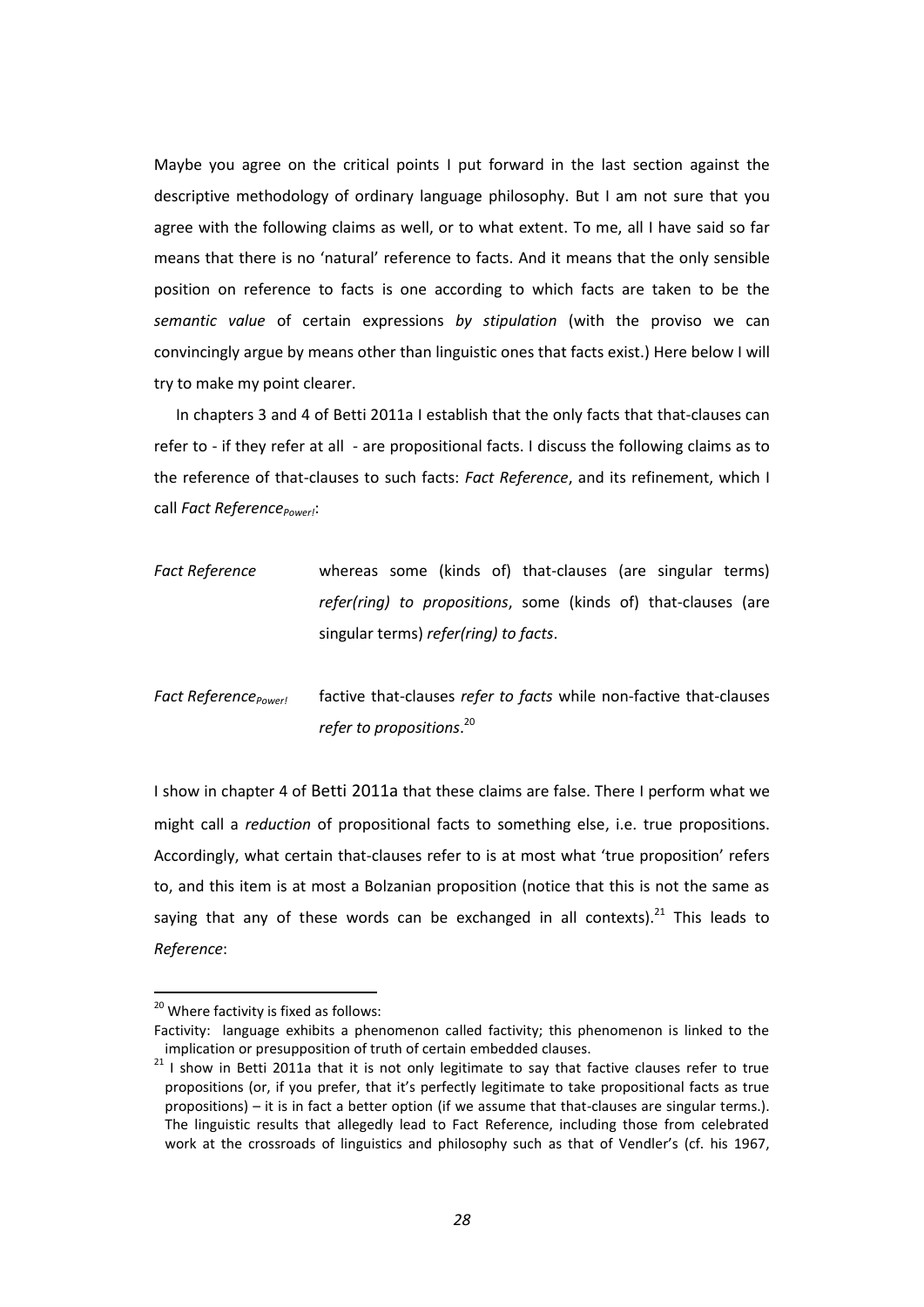# *Reference* All that-clauses refer to propositions. Non-factive that-clauses *refer to propositions* while factive that-clauses *refer to true propositions*.

This claim, I say, *could* be endorsed, but only under the assumption that that-clauses are singular terms, i.e. they carry definite reference to some specific entity. I show that this assumption is false in chapter 3, where I perform an *elimination* of propositional facts: that-clauses – and so the expression 'the fact that p' – do not refer at all; *a fortiori*, they do not refer to facts. *Fact Reference*, *Fact ReferencePower!* and *Reference* are false because that-clauses are not singular terms. The only way to show that that-clauses refer to propositions or facts is to assume this conclusion from the very beginning. And this, of course, is a *petitio principii*. This leaves only the following option:

*Semantic Value* At least some (kinds of) that-clauses have facts as their *semantic value*.

*Semantic Value* is a technical claim which is different from *Fact Reference*, *Fact ReferencePower!* and *Reference* in some important ways. Whereas the latter make sense against a descriptive background, *Semantic Value* makes sense against a revisionary background. Descriptive metaphysicians seem to think that claims such as *Fact Reference* follow from purely linguistic results (this is however false and questionbegging). We investigate the way in which certain expressions function in language (that-clauses in this case) – so goes the descriptive reasoning – because this reveals

<u>.</u>

<sup>1972)</sup> do not require facts at all. If factive clauses refer to true propositions, the difficulties of some positions (Vendler's) with the opacity of knowledge claims disappear, and the non-factive use of 'know' loses all mystery. If factive clauses refer to true propositions, for instance, there is no need for the enormous apparatus that some (Peterson) assume in order to patch up Vendler's position. My argument goes like this: I show that if we accept that some that-clauses refer to propositional facts while others refer to propositions (*Fact ReferencePower!*), then propositional facts collapse into true propositions. Coming up with a difference in grain between propositional facts and true propositions as a way to block the collapse begs the question, for in doing so we assume what we want to prove, namely that propositional facts and propositions are two different categories of items. In addition to being question-begging, dependent on the theories in which it is put forward, the argument may also be *ad hoc*, namely insofar as we come up with a difference for the sole purpose of solving the problem, i.e. blocking the collapse.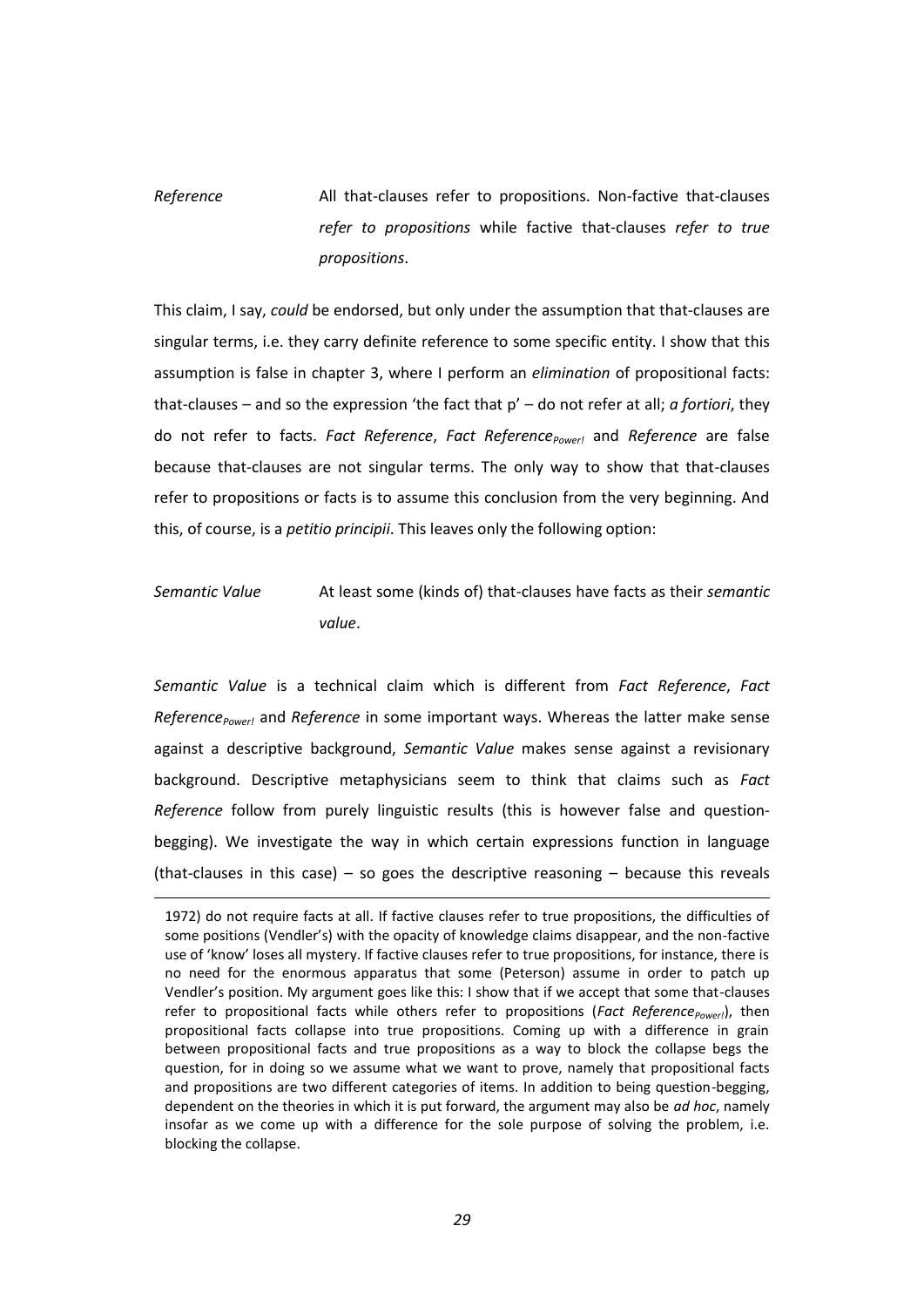something interesting and valuable about the world (in this case, facts), and this is how we come to fix claims such as *Fact Reference*. By contrast, *Semantic Value* does not suppose this descriptive way of reasoning at all. *Semantic Value* just says that certain elements of language (certain that-clauses) are taken to be paired off with items that are not in language (facts). This pairing off has an important stipulative aspect. A revisionary metaphysician who accepts *Semantic Value* does not think that that claim is set up by inspecting language alone: she does not think that language (that-clauses) tells us anything about the nature of the non-linguistic items involved (facts), nor that linguistic considerations alone give us by themselves any good reason to accept nonlinguistic items in the catalogue of the world. As I have mentioned in the previous sections, for a revisionary metaphysician the nature of facts and the reasons why we should accept them have to be argued for by other means, independently of linguistic considerations.

To understand better the difference between *Reference* and *Semantic Value* a passage from Yablo is particularly valuable:

Now in asking, "Are they referential?" I mean not, "Are there Montague grammarians or other formal semanticists who have cooked up super-duper semantical values for them, say, functions from worlds to functions from worlds and *n*-tuples of objects to truth-values?" […] The answer to that is going to be *yes* almost no matter what part of speech you're talking about – connectives, prepositions, and apostrophes 's' not excluded. I mean: Are they referential in the way that singular terms are, so that someone […] could reasonably be said to be *talking about* its referent, or purporting to talk about its purported referent? (Yablo 1996: 260).

Claims such as *Fact Reference* suppose a natural link between everyday language and the world, the paradigmatic kind of which is *naming*, i.e. the kind of reference of singular terms. *Semantic Value* does not suppose any natural link of this kind. As is clear from the quote, semantic values need not be anything even remotely similar to common items of our experience (though they can be). The semantic values of expressions are

*30*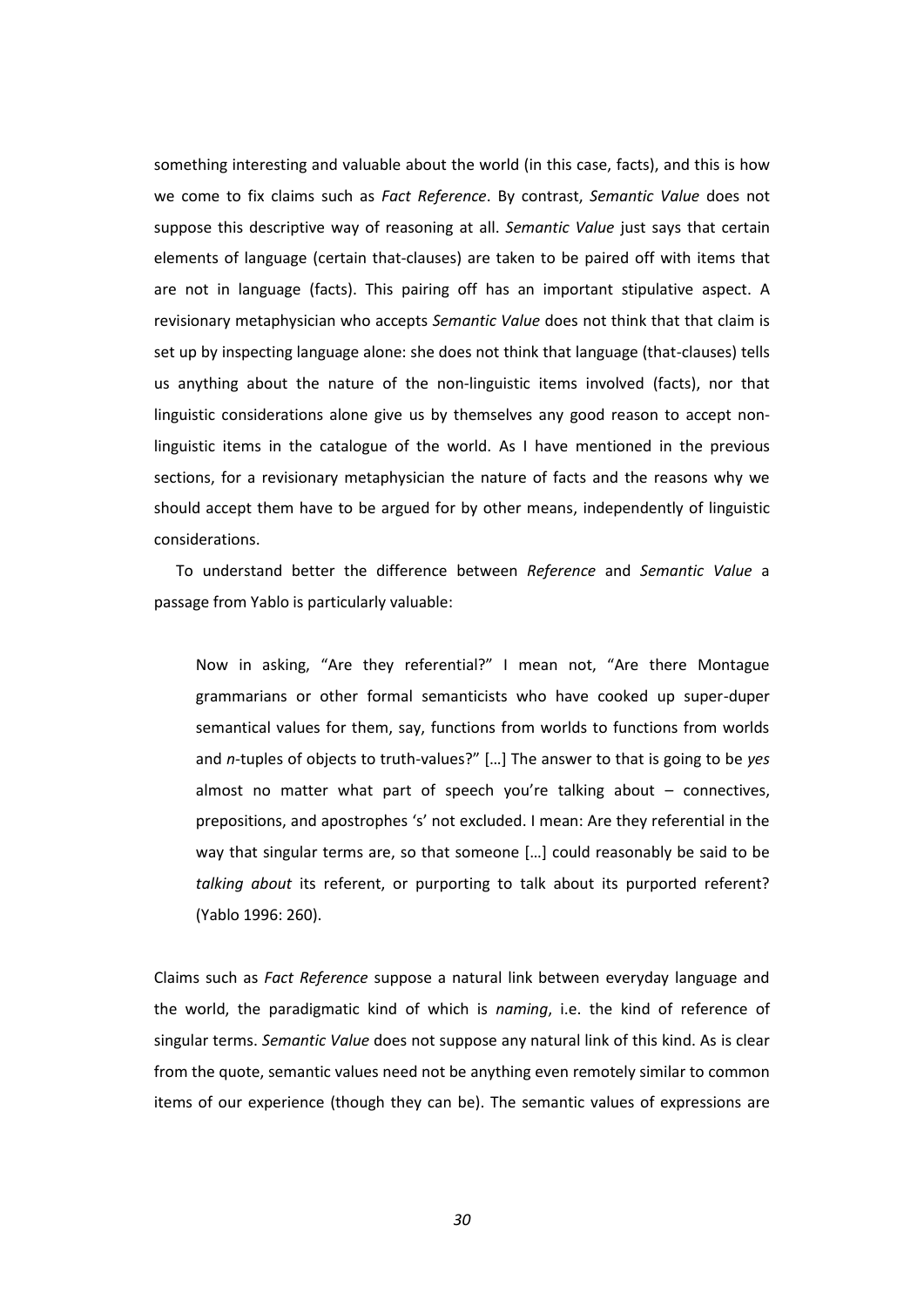*chosen*, and can be whatever one likes – they can be mathematical surrogates such as set theoretical entities, but also entities such as facts.

As I said, in order to endorse *Semantic Value* we need to show by some non-linguistic means that facts exist. For we can *stipulate* that facts are the semantic value of certain that-clauses and of expressions such as 'the fact that *p*' and just 'fact' only if we are able to argue convincingly that facts exist. Or to put it more responsibly: we can do so only if we are able to argue convincingly that there is a reason to include them in the catalogue of the world, which, as mentioned, comes down to showing that they are the best candidates to play certain metaphysical roles. If we can't argue convincingly that facts exist, then they simply can't be the semantic value of any expression.

In principle, *Semantic Value* is open not only to defenders of compositional facts, but also to defenders of propositional facts. In practice, however, the latter option is not viable. For in order to allow propositional facts in the catalogue of the world, we would have to show that we need those facts to play certain roles. But propositional facts do no job except that of being the referent of certain linguistic items – of that-clauses, among others. If that  $-$  i.e. serving as referent of certain linguistic items  $-$  is the only philosophical problem propositional facts are needed to solve, then we should dismiss them as soon as we discover that we don't need them (this is actually what Fact Reference*Power! itself* entails). If we want to resort to any ontological difference between propositional facts and propositions to show that we need the former alongside the latter we must theorize it directly, and in any case independently of linguistic claims such as Fact Reference*Power!* If we intend to use Fact Reference*Power!* to *establish* that there are two different categories of items, but by relying on that claim we end up with only one, then we should accept this as a result of the theorizations involved in Fact Reference*Power!*. If we want to block the collapse of propositional facts into true propositions, we can escape the accusation of begging the question only so long as we do not use our own linguistic theorizations as a serious tool for doing ontology, and can instead argue by other means. For principles like Fact Reference<sub>Power!</sub> are tools for displaying our ontological choices, not for making them.<sup>22</sup> We must come up with

 $22$  Cf. Varzi 2002: section 3, and end of section 1: "Let us just say that depending on what we think there is we attach a meaning to what we say. Let us theorize explicitly about what there is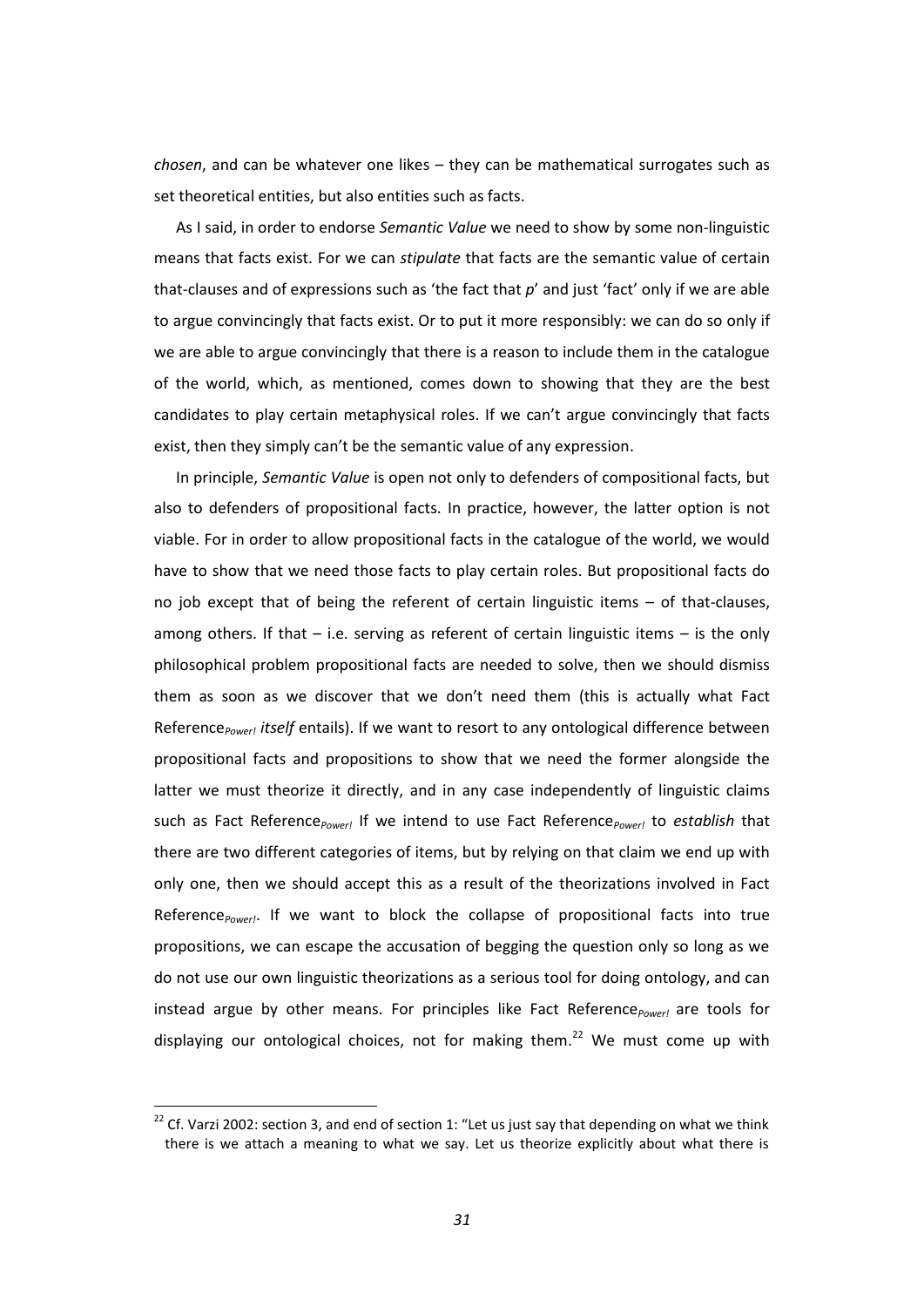independent evidence – evidence independent of language – for whatever interesting property we ascribe to propositional facts but not to true propositions, and *vice versa.*  Obviously we can say all sorts of creative things about propositional facts. Even easier is just to say what other philosophers have already said about what such facts are and about how they are supposed to differ from propositions. Of course this should be done, but having *merely* done this gives us ill-founded reasons to insist that facts should be included in our ontology alongside true propositions. There is no reason to accept propositional facts.

Things like facts and propositions are *theoretical posits* justified by the metaphysical roles they play: this is why giving lists of characteristics that facts have and propositions don't – without arguing for those roles – is a definitory exercise, and won't be useful in metaphysics so long as no independent arguments are given for assuming (e.g.) propositional facts alongside true propositions in our ontology. And this is also why *Semantic Value* is the only option for the semantics of 'fact'.

So, for instance, whoever wishes to maintain that there are no facts but only true propositions needs just to show that nothing is lacking from our ontological inventory if we do not have facts alongside true propositions, i.e. to show that all salient roles allegedly played by facts can be played as well by true propositions. Which, again, does not mean that the *words* 'fact' and 'true proposition' play the same role: that would be a lethal category mismatch, on par with saying that the word 'mouse' eats cheese.<sup>23</sup> Again, I am not saying that it *is* correct that true propositions can take up all the salient roles played by facts; if by 'all the salient roles' we mean every role played by facts in all possible theories of facts. Then of course the claim is trivially false. Nor am I saying that the *philosophical notion* of fact is the same as the *philosophical notion* of proposition.

So the best position with respect to the naming of true propositions, as to the naming of facts, is simply that there is no such naming: at most we can say that true

1

rather than attribute our views to the language that we speak, and hence to the speakers who share our language. What would entitle us to do that?" cf. also Varzi 2007.

<sup>&</sup>lt;sup>23</sup> "'Mouse' is a syllable. Now a mouse eats its cheese; therefore, a syllable eats cheese." Suppose now that I cannot solve this problem; see what peril hangs over my head as a result of such ignorance! What a scrape I shall be in! Without doubt I must beware, or someday I shall be catching syllables in a mousetrap, or, if I grow careless, a book may devour my cheese!" Seneca, *Epist. XLVIII*, Vol. 1.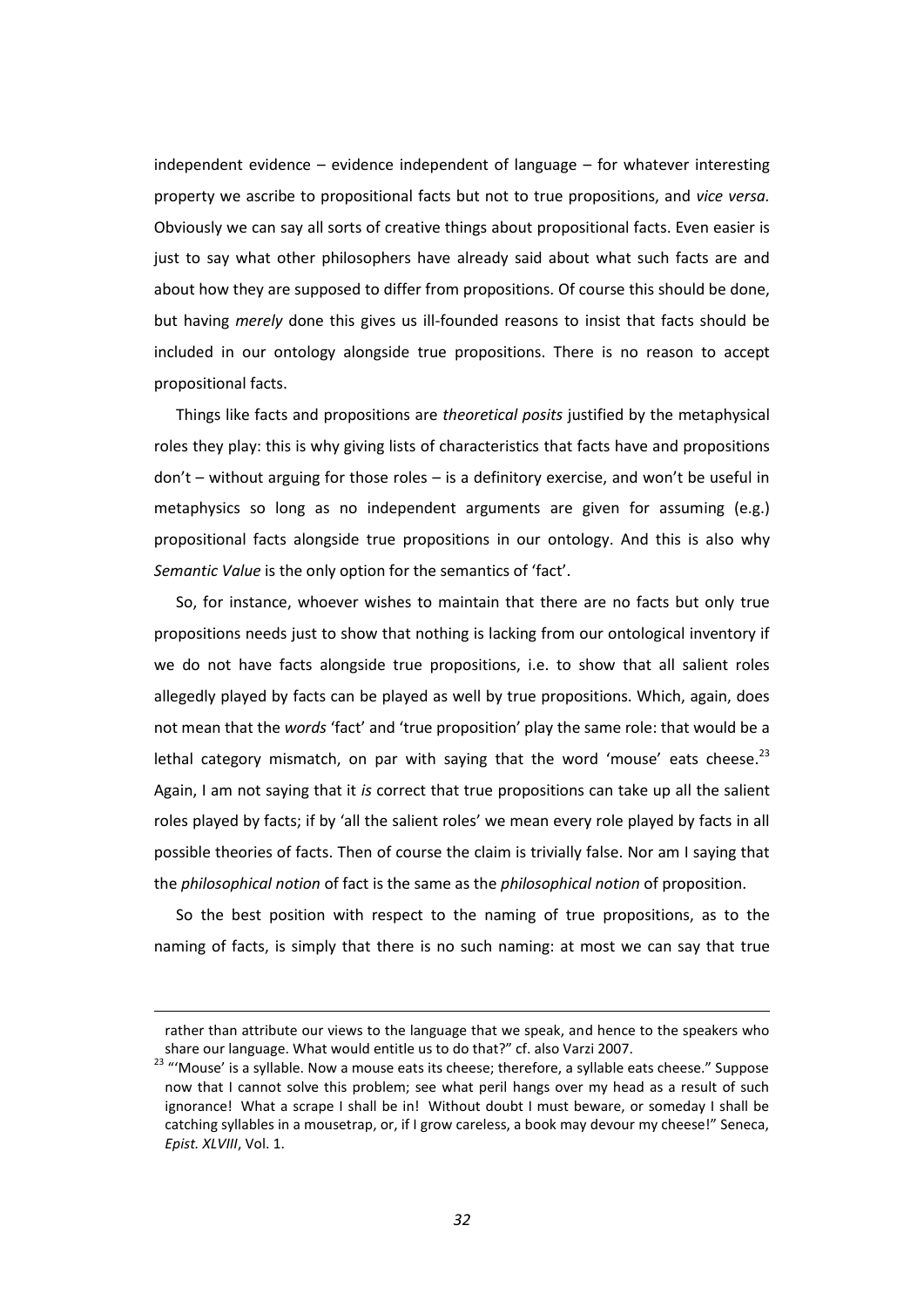propositions are the semantic values of certain (namely, factive) that-clauses (which are no singular terms for them).

You may wonder: how can I say that there is no naming of facts (or propositions), that that-clauses are not singular terms? In chapter 3 of Betti 2011a I show that thatclauses are not singular terms by means of the following argument:

- (I) Necessary conditions for an expression *x* to be a singular term (that is, an expression [purporting to] pick[ing] out exactly one object) are
	- (A1) *x* is substitutable by a co-referential singular term *salva veritate* & *congruitate*;
	- (A2) *x* is able to replace an individual variable in an open sentence in a firstorder logical theory (i.e., a variable that can be bound by a nominal quantifier);
	- (A3) *x* is substitutable by a kind-restricted natural language particular quantifier;
	- (A4) *x* is able to function as structural subject of natural language sentences (NP is Spec, IP).
	- (II) That-clauses aren't
		- (A1) substitutable as A1 says,
		- (A2) replaceable as A2 says,
		- (A3) substitutable as A3 says,
		- (A4) able to function as A4 says.
	- (III) Hence, that-clauses aren't singular terms.

The details of the argument do not matter here. What is interesting is that I offer this argument inside a *reductio*, and that I myself find it, outside that *reductio*, actually most puzzling. There is something really strange going on in it: namely that the characterization *ad* A1-A4 is logico-linguistic, but successful reference cannot be a logico-linguistic matter: it's about the world. To see better what I am aiming at, consider this. The argument above is sound. But what if it were not? What if, in step 2, A1-A4 were, indeed, satisfied by that-clauses, so that the latter would turn out to be singular terms? Would 'that Bargle is choppier than Argle' be an expression referring to a fact,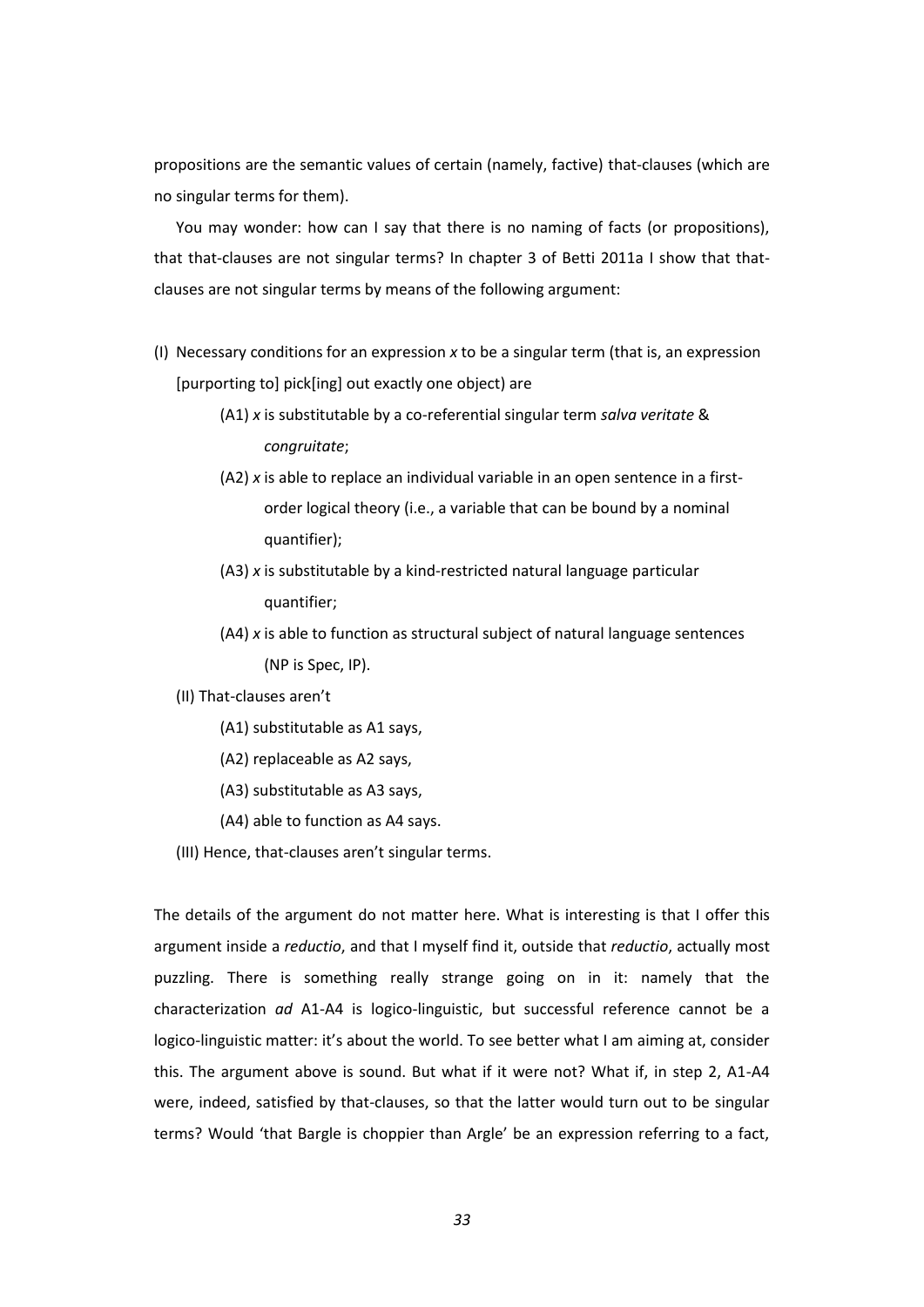then? Well no, not even if A1-A4 were necessary and *sufficient* conditions to be singular terms. Why is that? Because, again, we won't able successfully to refer to something unless that something is *there*. For how can we refer to something if it's not there? Russell's theory of definite descriptions (which left us with a very limited set of singular terms), and Quine's criterion of ontological commitment (which left us with none) and the latter's ideas on the inscrutability of reference, all make a strong case against the *prima facie* aspects of natural language in favour of the idea that in order to take a rabbit from a hat we must first put it there. Of course this does not mean that taking rabbits from hats is not a respectable activity, but we should not fool ourselves in thinking that we did not put the rabbit there ourselves. It seems we must have the world in place before we can say anything about how we talk about it. If this is correct, then how can A1-A4 be remotely plausible? These claims just say that we can get to know whether an expression of natural language successfully picks out an object by inspecting either the translatability of that expression in a specific formal language, or the result of substitution of that expression with another expression of the same natural language, or its syntactic role as structural subject of sentence. Isn't this strange? Honestly, I think it is, and the only sensible question to be asked here would be: are there facts (or propositions) which can play the role of referents of that-clauses (if we deem that role necessary), or are there not? If there are facts, then that-clauses (or any other expression we might think suitable, such as 'the fact that *p*' in Hochberg's account) can hope to pick them out; if there aren't, such hopes are vain. If this is correct, most of the discussion on linguistic arguments – taken as an effort to establish that propositional facts exist alongside propositions – is futile and hopelessly question-begging. If *no* notion of fact as an item at the level of reference is metaphysically acceptable (and I say it is not), then the effort to take our fact-talk at face value in some way is metaphysically worthless. Do you agree?

Some philosophers would be unwilling to drop a first-order account of that-clauses (the one mentioned in A2 above) unless they are given some alternative way to treat them formally. (I myself don't see any good ground for reasoning in this way, but it is quite widespread; I do not know whether you accept this view.) Such an alternative (*mutatis mutandis*) is given in Rosefeldt 2008. I have nothing to add here to what

*34*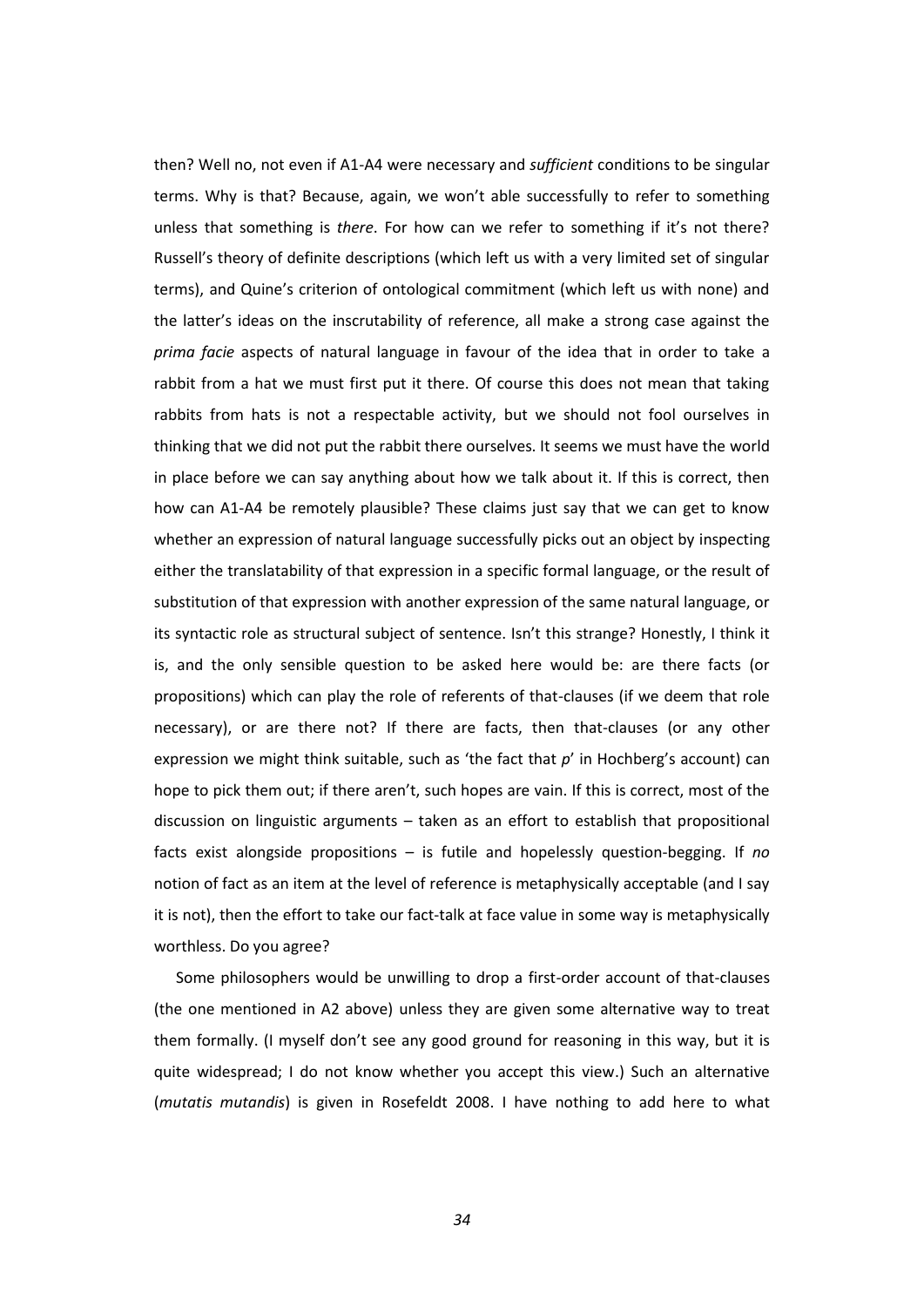Rosenfeldt has proposed,<sup>24</sup> but what I find important to observe is that such an alternative amounts to no more than an acceptance of what I have called *Semantic Value*. This means that to accept Rosenfeldt's alternative to the semantics of thatclauses means to accept that the Quine-like criterion – the Argument from Nominal Reference – holds, again, *by stipulation*. What this means is that we abandon any natural language-driven analysis and just *decide* to model that-clauses formally in a firstorder formal language (for instance in the way Parsons 1993 does). It is important to note that this means in fact renouncing reference to facts (and actually *both* definite and indefinite reference) based on natural language-based evidence. This is closer to Quine's original criterion: we can just decide (under some metaphysical constraints) what to put in our domain of quantification. Let's say, for instance, that you take your variables to range over propositions. This you can do, but only with the proviso that you can show *with other arguments* that we *must* assume propositions *because* there is nothing in your ontology that's more able than propositions to play certain roles that must be played in any case (I leave open here what those roles could be). When you have done this, you can stipulate that propositions are what that-clauses 'refer to', in the sense that propositions are the stipulated semantic values of that-clauses; you can stipulate this, and nothing more.

#### **5. Conclusion**

In the preceding I have supposed a rather clear opposition between descriptive and revisionary strategies. But the position that you, Kevin, seem to favour is a position which seems to lie in the middle of these: you accept compositional facts, but still think it important, even necessary, to give an analysis of how we name them in natural language. So the question is: would something like *Semantic Value* work for you? Or would you want something stronger? If so, why?

Let's consider a scenario involving compositional facts and *Semantic Value*, complicated by considerations from the history of facts (a complication that you might like). As is well known, some philosophers are convinced, following Armstrong, that we need facts to play the truthmaker role. So let's accept that this is the reason why we

<sup>&</sup>lt;sup>24</sup> Cf. Rosefeldt 2008: 309.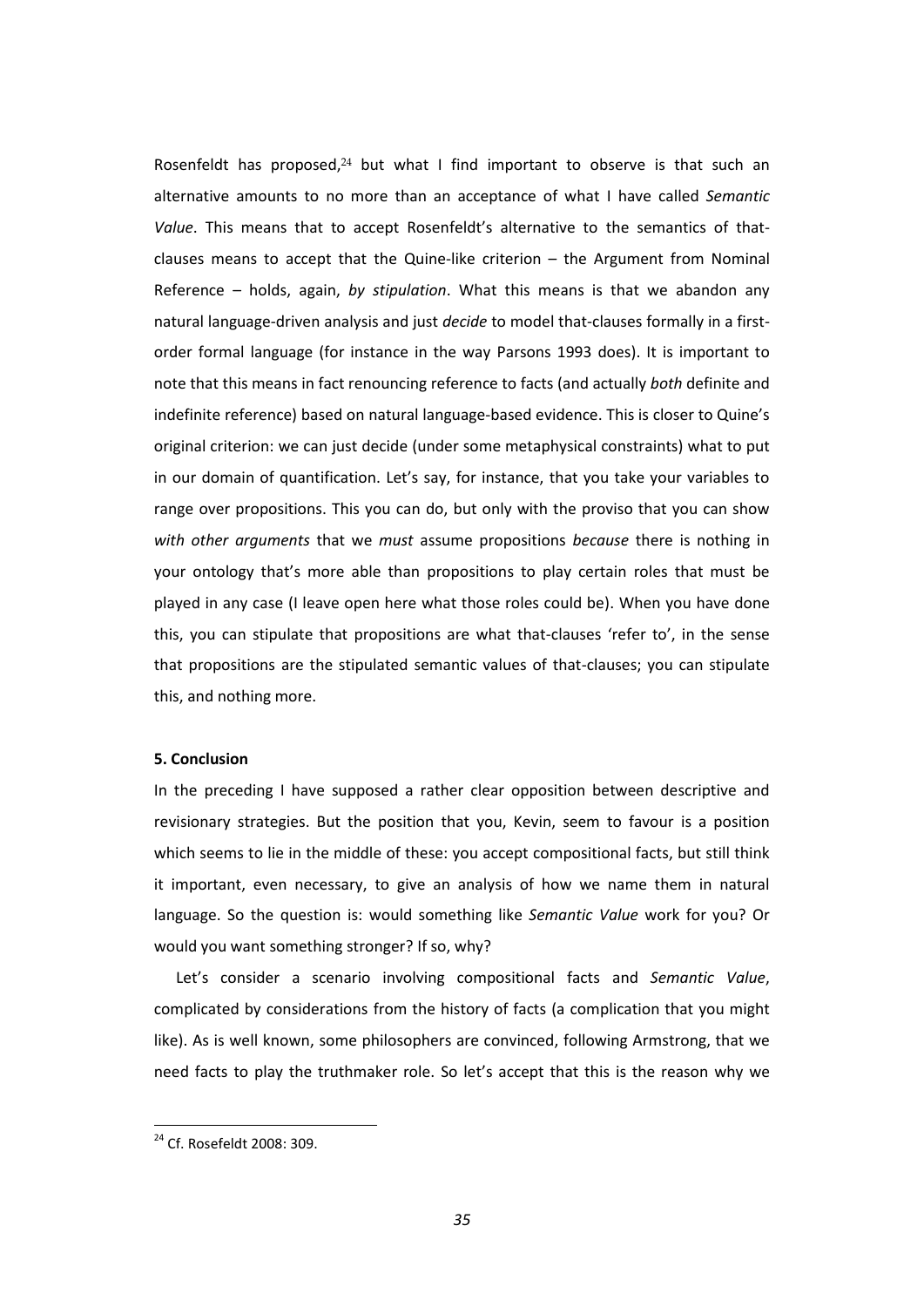must accept compositional facts. We now can stipulate that 'fact' in natural language, at least in some uses, applies to these facts. We can now hold that facts as metaphysical posits have always been present in philosopher's theorizations – it just happens that the development of English is such that, at present, ordinary language includes a certain use of 'facts' that can be harmonised with it. One problem with this is that it is false: facts were introduced into philosophers' theorizations only very recently (I show this in Betti 2011b). But this problem can be solved by saying that ordinary language includes, at present, a certain use of 'facts' that can be harmonised with facts as they have emerged recently in philosophers' theorizations (and which Armstrong calls 'states of affairs'). Would you put things like this? Is this 'harmonising' something you could agree to? Or would you want something stronger?

I don't think we need anything stronger. I should also say that in light of less costly and more elegant alternatives, it seems wrong to insist that we need facts to play truthmakers (I argue this in Betti 2011a, chapter two.) But if we could show that we do need facts as truthmakers, we could design a language that does justice to our theory and thus contains a genuine predicate 'is a fact' which would apply truly to certain specific objects by stipulation. Note that this does not need to be a formal language: by this designed language I mean just a language including technical terms apt to express our philosophical theorisations. The language in which this paper is written is not so far from a technical language of this kind. Facts are best regarded as the semantic value of certain expressions by stipulation: this is the sole acceptable methodological option as to the commitment of ordinary language to facts. In this case, we would take 'that *p* is a fact' to be true in a regimented language that matched an ontology of facts. One could take 'the fact that *p*' to be analysed as Hochberg proposes, but in fact *any* other analysis, or any other naming ('naming' intended here as weakly as possible) would do: why not '*A*'s being *b*'? What makes Hochberg's analysis *better*? When the link between natural and regimented or formal language is broken (and it can be argued that it is in fact *always* broken), then any choice would do: it's a stipulation, we just need to agree on what entities we are going to assume and how to talk about them. We just maintain that the semantic value of 'that *p*' (in some cases) and of 'the fact that *p*' are facts when *we*  speak, no matter what natural language implies.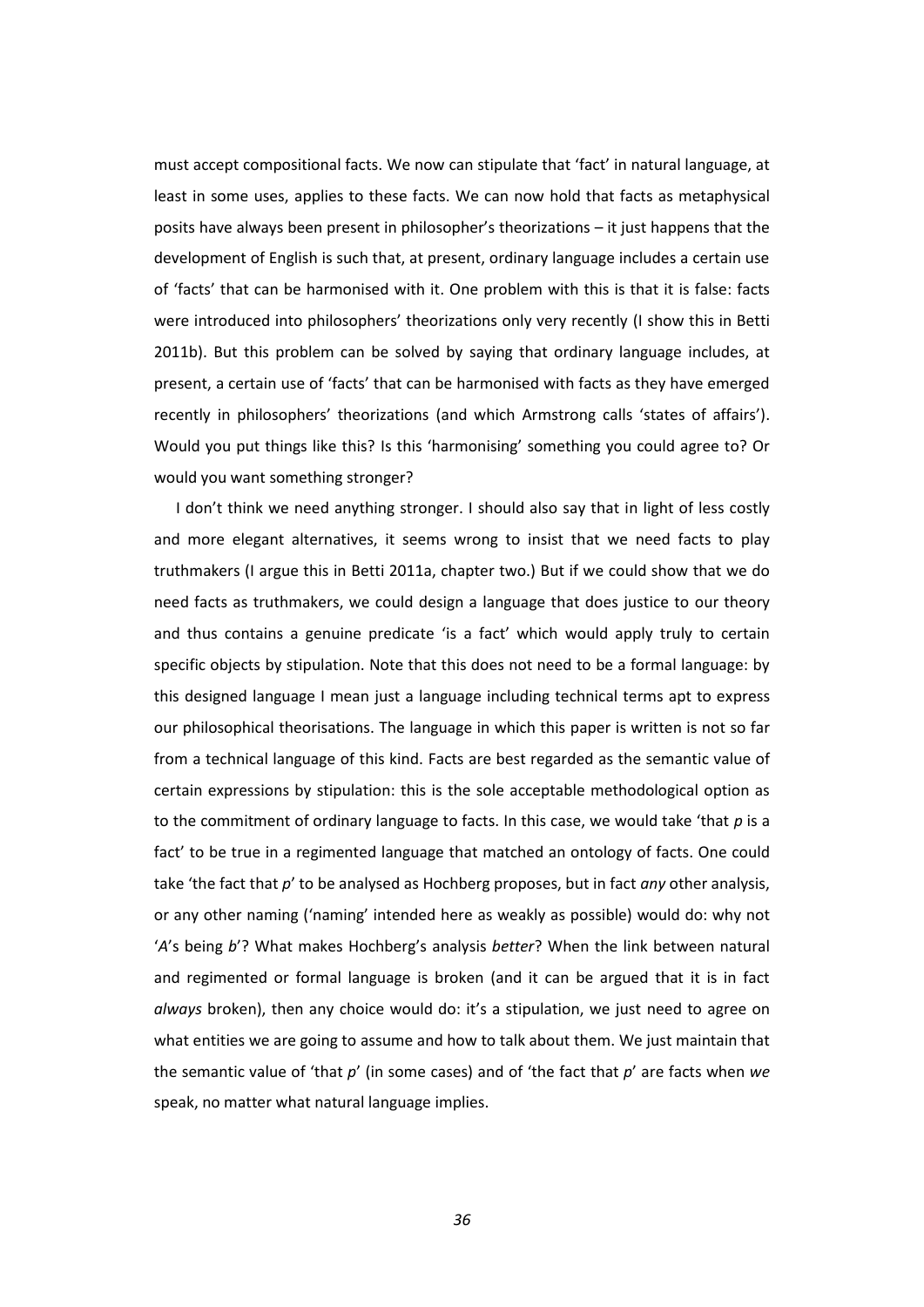What do you think?

Love,

Arianna

#### **References**

- Armstrong, D. M. (1989). *Universals. An Opinionated Introduction*. Boulder: Westview.
- Armstrong, D. M. (1997). *A World of States of Affairs*. Cambridge: Cambridge University Press.
- Barwise, J. (1989). *The situation in logic*. Stanford: CSLI.
- Betti, A. (2011a). *Against facts* [submitted] (p. 310).
- Betti, A. (2011b). On the History of Facts [draft, ms.], ca. 50.000 words.
- Biłat, A. (2001). Stan rzeczy. In Andrzej J. Nowak & Leszek Sosnowski (Ed.), *Słownik pojęć filozoficznych Romana Ingardena* (pp. 254-7). Kraków: Universitas.
- Clark, R. W. (1975). Facts, Fact-correlates and Fact-surrogates. In P. Welsh (Ed.), *Fact, Value, and Perception. Essays in Honor of Charles A. Baylis* (pp. 3-18). Durham: Duke University Press.
- Clark, R. W. (1976). What Facts Are. *The Southern Journal of Philosophy*, *14*(3), 257-267.
- Cohen, T. E. (1991). When Should Religious Leaders Face Liability for Defamation? *Journal of Church and State*, *33*, 673-904.
- David, M. (2002). Truth and Identity. In M. O. Campbell Joseph K. David Shier (Ed.), *Meaning and Truth: Investigations Into Philosophical Semantics.* (pp. 124-141). New York: Seven Bridges Press.
- Fine, K. (1982). First-Order Modal Theories III-Facts. *Synthese*, *53*, 43-122.
- Hochberg, H. (2001). *The positivist and the ontologist: Bergmann, Carnap and logical realism*. Amsterdam/Atlanta: Rodopi.
- Ingarden, R. (1948). *Spór o istnienie świata, vol. II* (2nd, 1961 ed.). Warszawa: Państwowe Wydawnictwo Naukowe.
- Ingarden, R. (1960). *O dziele literackim: badania z pogranicza ontologii, teorii języka i filozofii literatury*. Państwowe Wydawnictwo Naukowe.
- Künne, W. (2003). *Conceptions of Truth*. Oxford: Oxford University Press.
- Lawler, P. A. (2002). Disco and Democracy: Thoughts on Stillman's Film and Book. *Perspectives on Political Science*, *31*(2), 86-95.
- Lewis, D. K. (1986). *On the plurality of worlds* (1st ed.). Oxford: Blackwell.
- Lowe, E. J. (1998). *The Possibility of Metaphysics*. Oxford: Oxford University Press.